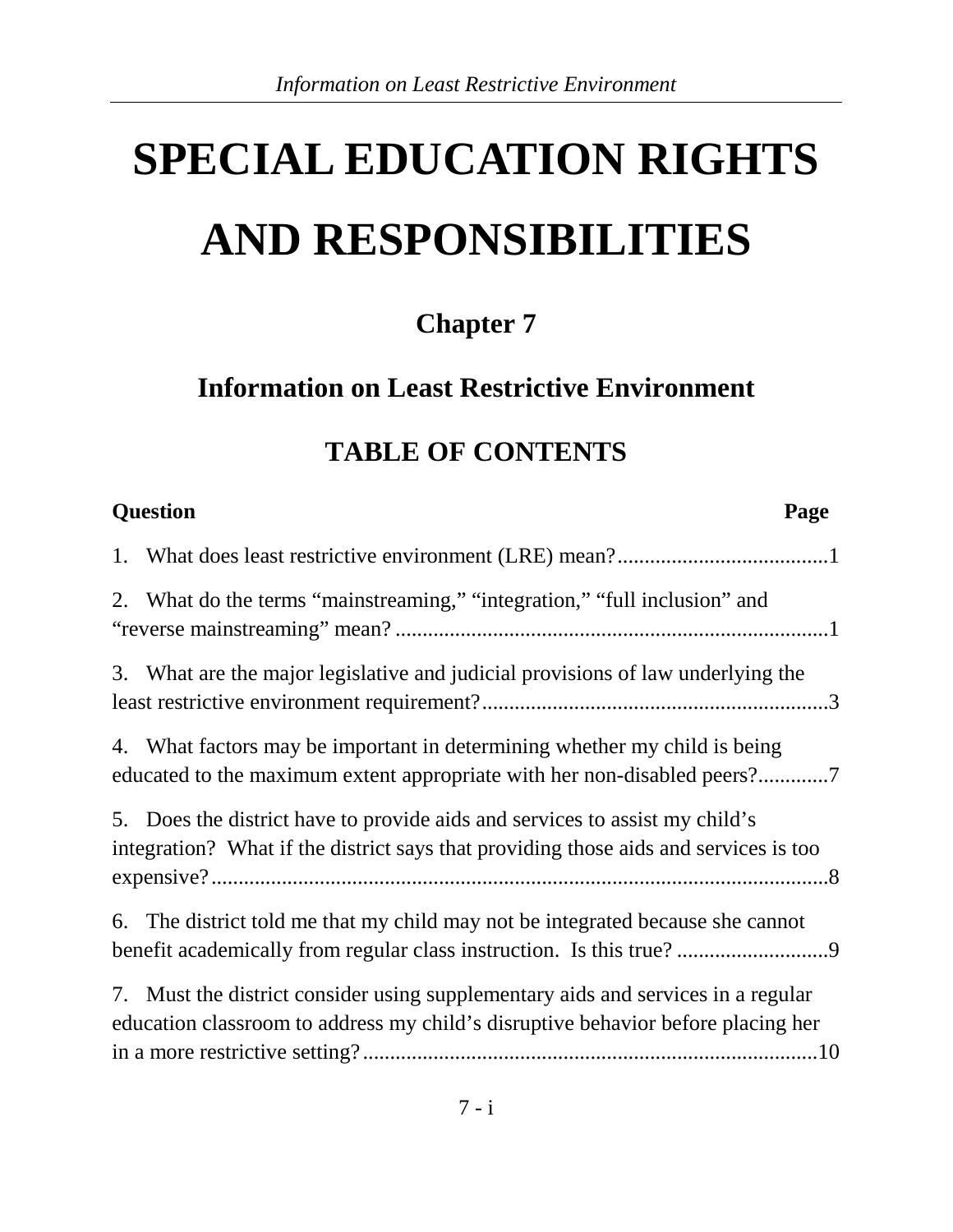| 8. What sorts of things may I ask for in the way of supplementary aids and                                                                                               |
|--------------------------------------------------------------------------------------------------------------------------------------------------------------------------|
| 9. If my child is not placed in a regular classroom, does the district have any LRE                                                                                      |
| Are there any factors the district may not consider in determining the LRE<br>10.                                                                                        |
| If my child cannot benefit from the regular academic program, can she<br>11.                                                                                             |
| When I develop my child's IEP, how can I include services and placement in<br>12.<br>the least restrictive environment? How can the IEP team write this specifically?.14 |
| What can be written in the IEP to ensure both an inclusive regular class<br>13.                                                                                          |
| How can I extend integration activities into the community?19<br>14.                                                                                                     |
| What if the only educational placement the school district offers my child is<br>15.<br>a special center for students with disabilities operated by the county?20        |
| Could nondisabled students also benefit from services provided to a student<br>16.                                                                                       |
| Can the nature or severity of my child's disability be used to justify a<br>17.<br>.21                                                                                   |
| Does "LRE" apply to students in public institutions, residential or nonpublic<br>18.                                                                                     |
| What are the obligations of the regular education staff in providing students<br>19.<br>with integration, full inclusion and mainstreaming opportunities?22              |
| What if there is no regular education teacher willing or available to teach my<br>20.                                                                                    |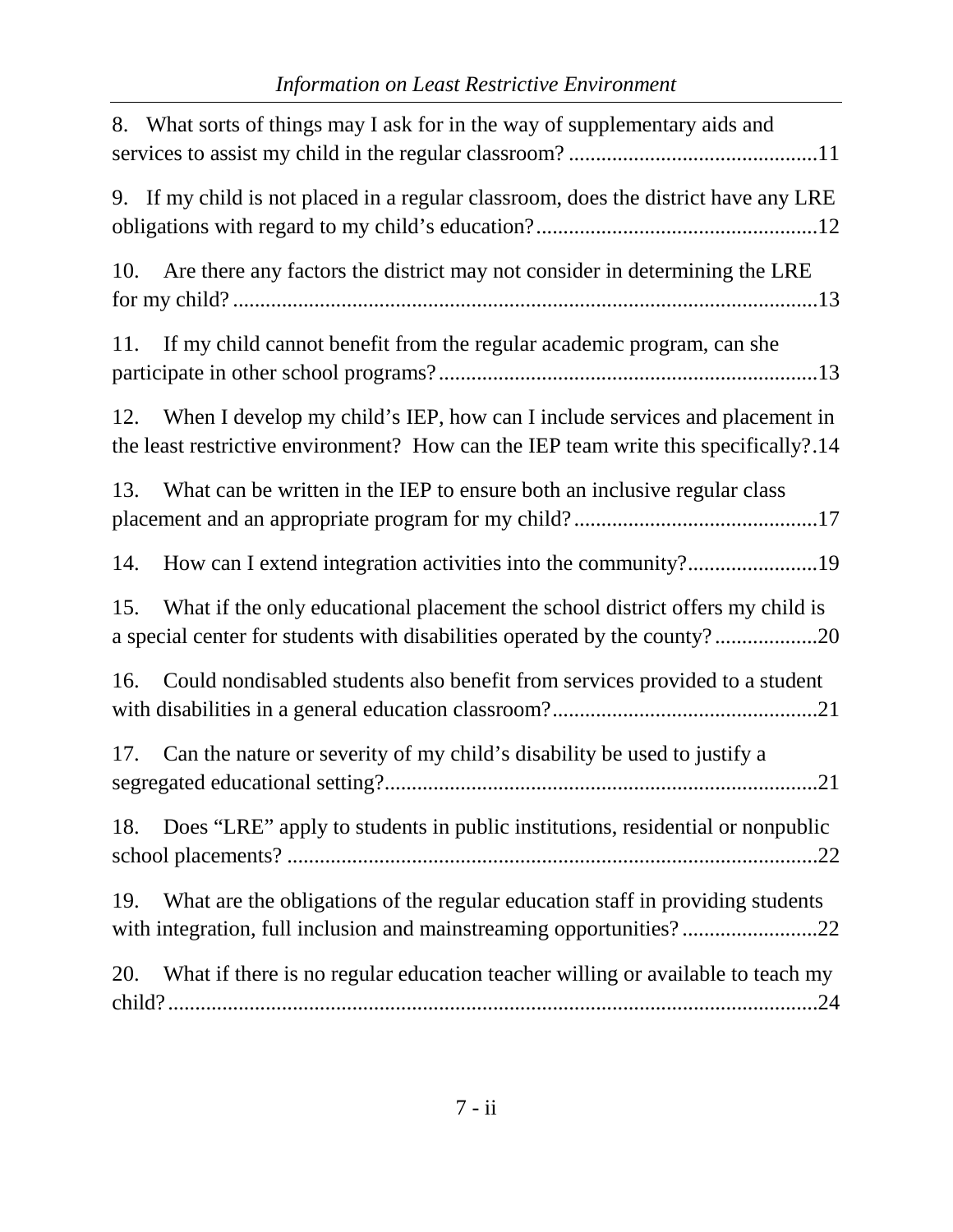| If I think my child's right to an education in the least restrictive environment<br>21.                                                                                   |
|---------------------------------------------------------------------------------------------------------------------------------------------------------------------------|
| How can I ensure that my district has an effective model of integrated<br>22.                                                                                             |
| What if my school district tells me that my child can only get related services<br>23.                                                                                    |
| Is it possible for my child to be in a "resource class" for most of the day and<br>24.                                                                                    |
| Do the LRE requirements apply to a preschool-age child? If my district does<br>25.<br>not offer any preschool for children without disabilities, will my child be able to |
| My child is transitioning out of high school special education and into more<br>26.<br>adult programming opportunities. Do the LRE requirements also apply to             |
| My child is integrated into the regular classroom during the regular academic<br>27.<br>year. Should that integrated programming be available during the "extended        |
| What role do parents play in determining the educational placement of their<br>28.                                                                                        |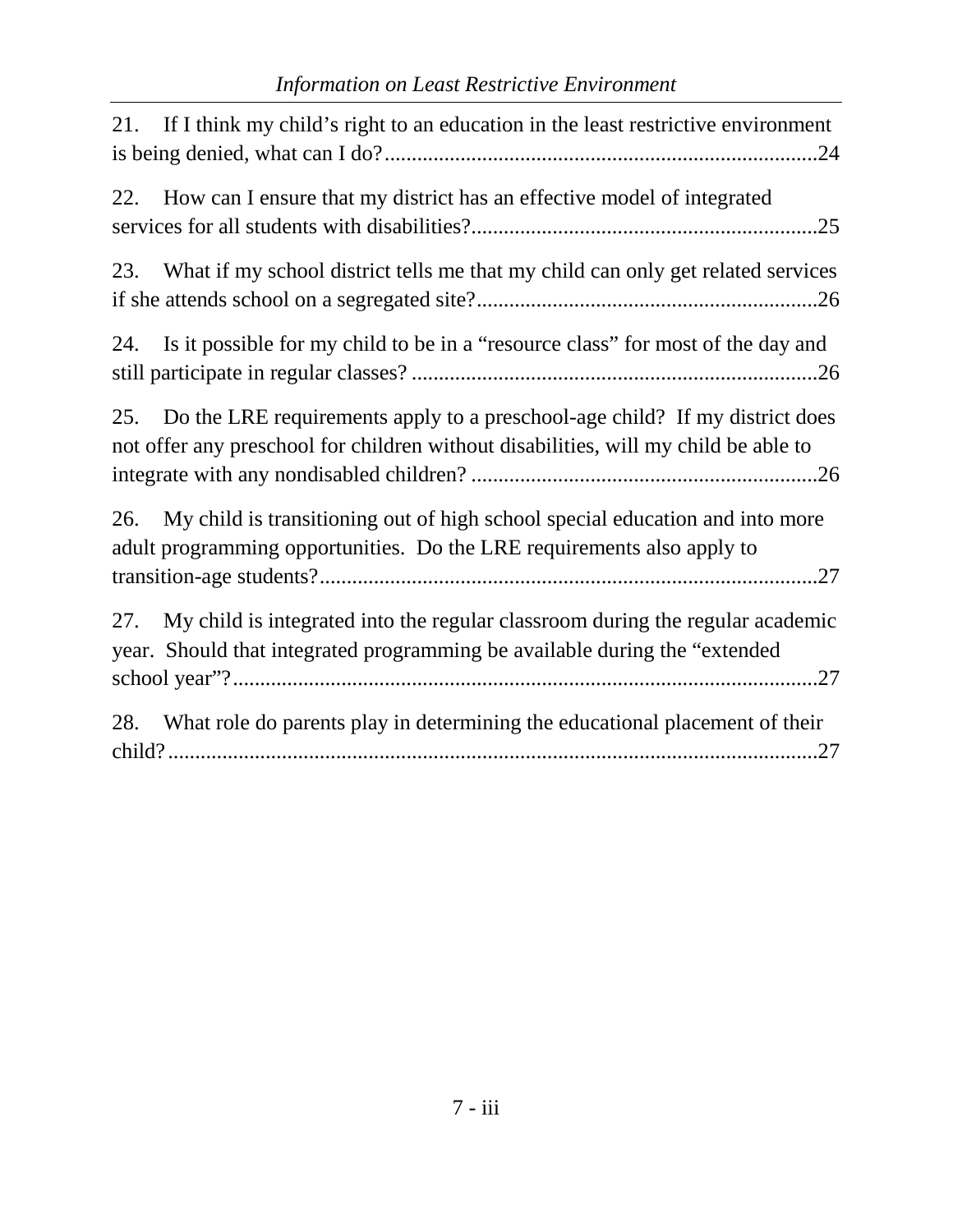# **SPECIAL EDUCATION RIGHTS AND RESPONSIBILITIES**

# **Chapter 7**

# **Information on Least Restrictive Environment**

#### <span id="page-3-0"></span>**1. What does least restrictive environment (LRE) mean?**

Least Restrictive Environment (LRE) is the requirement in federal law that students with disabilities receive their education, to the maximum extent appropriate, with nondisabled peers and that special education students are not removed from regular classes unless, even with supplemental aids and services, education in regular classes cannot be achieved satisfactorily. [20 United States Code (U.S.C.) Sec. 1412(a)(5)(A); 34 Code of Federal Regulations (C.F.R.) Sec. 300.114.]

#### <span id="page-3-1"></span>**2. What do the terms "mainstreaming," "integration," "full inclusion" and "reverse mainstreaming" mean?**

None of these terms appears or is defined in federal or state statutes. They are terms that have been developed by educators to describe various ways of meeting the LRE requirements of special education law. As a result, different educational agencies—school districts, county offices or Special Education Local Planning Areas (SELPAs) —may have somewhat different definitions of these terms. The definitions below are the most commonly used. However, when discussing these terms with educators, make sure that you and the educator agree on the meaning of the term.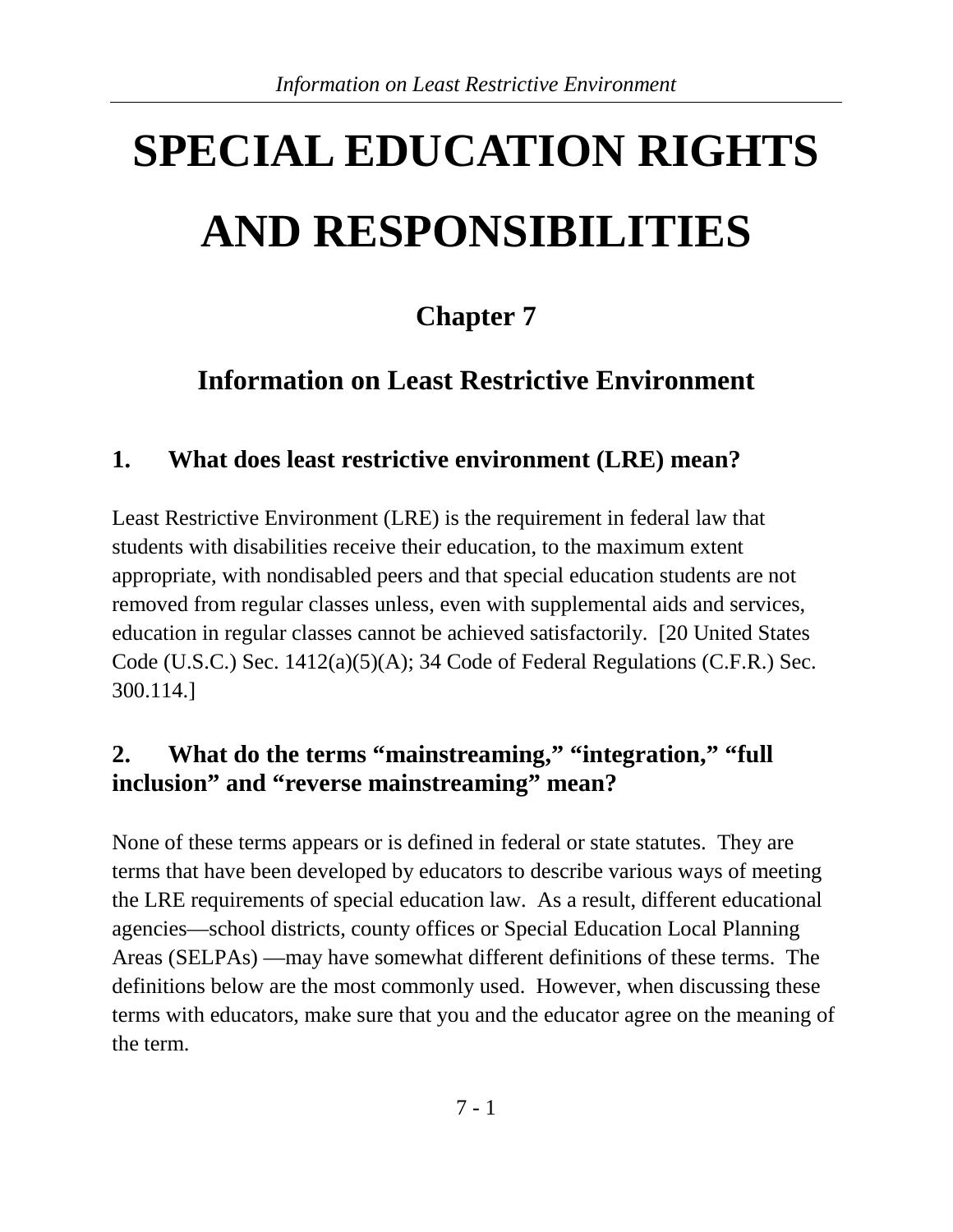**Mainstreaming** refers to placement of a student with disabilities into ongoing activities of regular classrooms so that the child receives education with nondisabled peers — even if special education staff must provide supplementary resource services.

**Integration** includes mainstreaming into regular classes and access to, inclusion, and participation in the activities of the total school environment. Integration combines placement in public schools with ongoing structured and non-structured opportunities to interact with nondisabled, age-appropriate peers. A student with severe disabilities should be able to participate in many general school activities such as lunch, assemblies, clubs, dances or recess. The student should also be able to participate in selected activities in regular classes — such as art, music, or computers. The student should also be able to participate in regular academic subjects in regular classes if appropriate curriculum modifications are made and adequate support is provided. The student should be able to use the same facilities as nondisabled students— including hallways, restrooms, libraries, cafeterias and gymnasiums.

**Integration** can refer to integration of a special education student into a regular education classroom in the same sense as in "mainstreaming." However, "integration" also refers to placement of students in special education classes located on integrated school sites (that is, sites that have both special and regular education classes). An "integrated" placement includes systematic efforts to maximize interaction between the student with disabilities and nondisabled peers.

**Full inclusion** refers to the total integration of a student with disabilities into the regular education program — with special support. In full inclusion, the student's primary placement is in the regular education class. The student has no additional assignment to any special class for students with disabilities. Thus, the student with disabilities is actually a member of the regular education class. She is not being integrated or mainstreamed into the regular education class from a special day class. The student need not be in the class 100% of the time, but can leave the class to receive supplementary services such as speech or physical therapy. For a proposed list of characteristics of a "Full Inclusion" approach to integrated special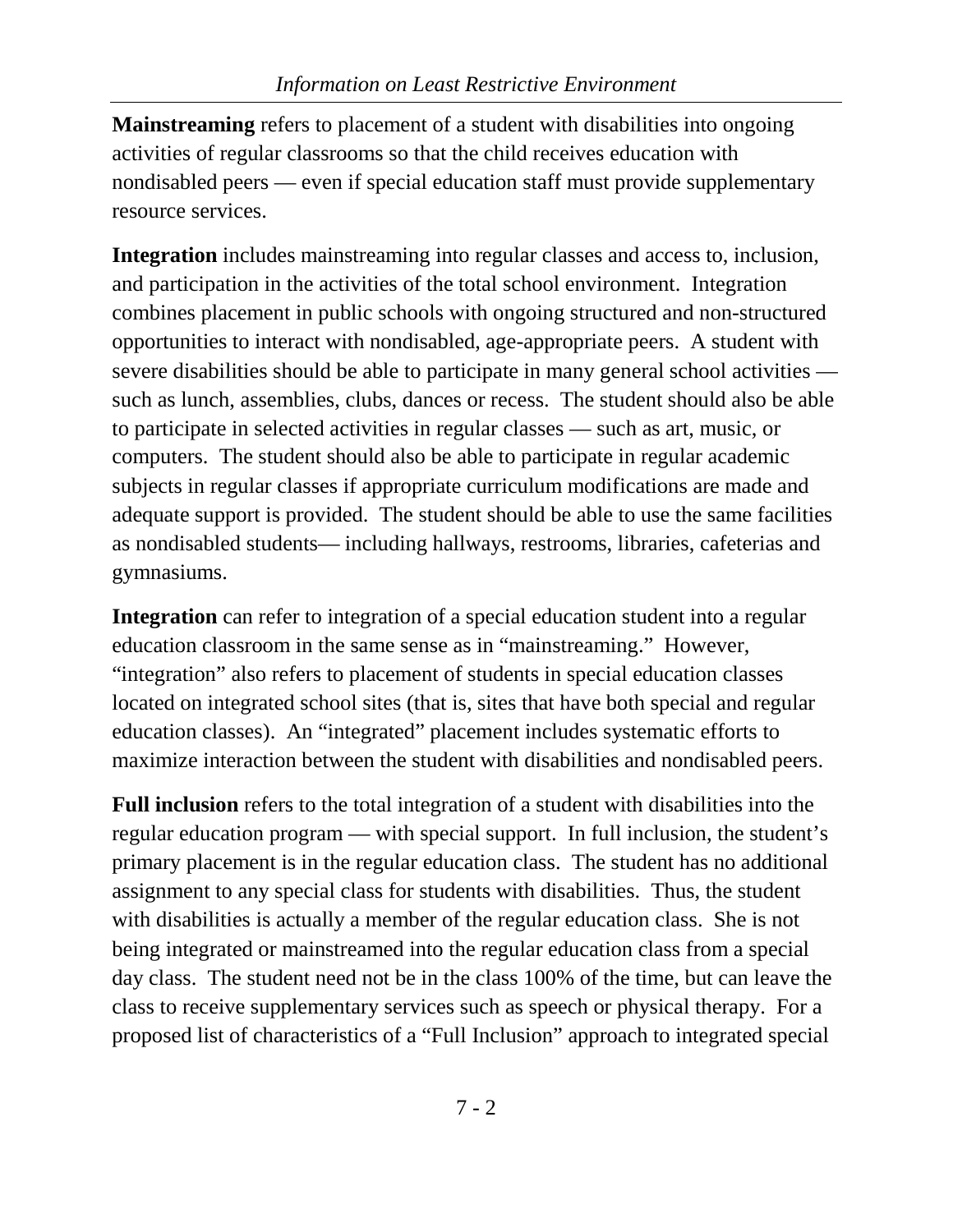education programming, see *Indicators of Fully Inclusive Programs for Students with Disabilities*, Appendices Section, Appendix O.

**Reverse mainstreaming** refers to the practice of giving opportunities to interact with nondisabled peers to a student who is placed in a self-contained or segregated classroom (or school) or who lives and attends school at a state hospital. It brings nondisabled students to a segregated site or to state hospital classrooms for periods of time to work with or tutor students with disabilities. School districts should not attempt to fulfill the LRE mandate by using reverse mainstreaming exclusively. They should make systematic efforts to get students with disabilities out of special classrooms and into the school's integrated environments. Reverse mainstreaming alone is an artificial means of integration. The Individual Education Program (IEP) team should consider placements that encourage more natural interaction with nondisabled peers.

Special and regular educators must make innovative and systematic efforts to promote positive interactions between students with disabilities (both severely disabled and learning disabled) and their nondisabled peers.

# <span id="page-5-0"></span>**3. What are the major legislative and judicial provisions of law underlying the least restrictive environment requirement?**

Federal law provides that each local school district must ensure that:

. . . to the maximum extent appropriate, children with disabilities, including children in public or private institutions or other care facilities, are educated with children who are not disabled, and special classes, separate schooling or other removal of children with disabilities from the regular educational environment occurs only when the nature or severity of the disability of a child is such that education in regular classes with the use of supplementary aids and services cannot be achieved satisfactorily.

 $[20 \text{ U.S.C.}$  Sec.  $1412(a)(5)(A)$ ; 34 Code of Federal Regulations (C.F.R.) Sec. 300.114(a)(2); Cal. Ed. Code Sec. 56342(b).]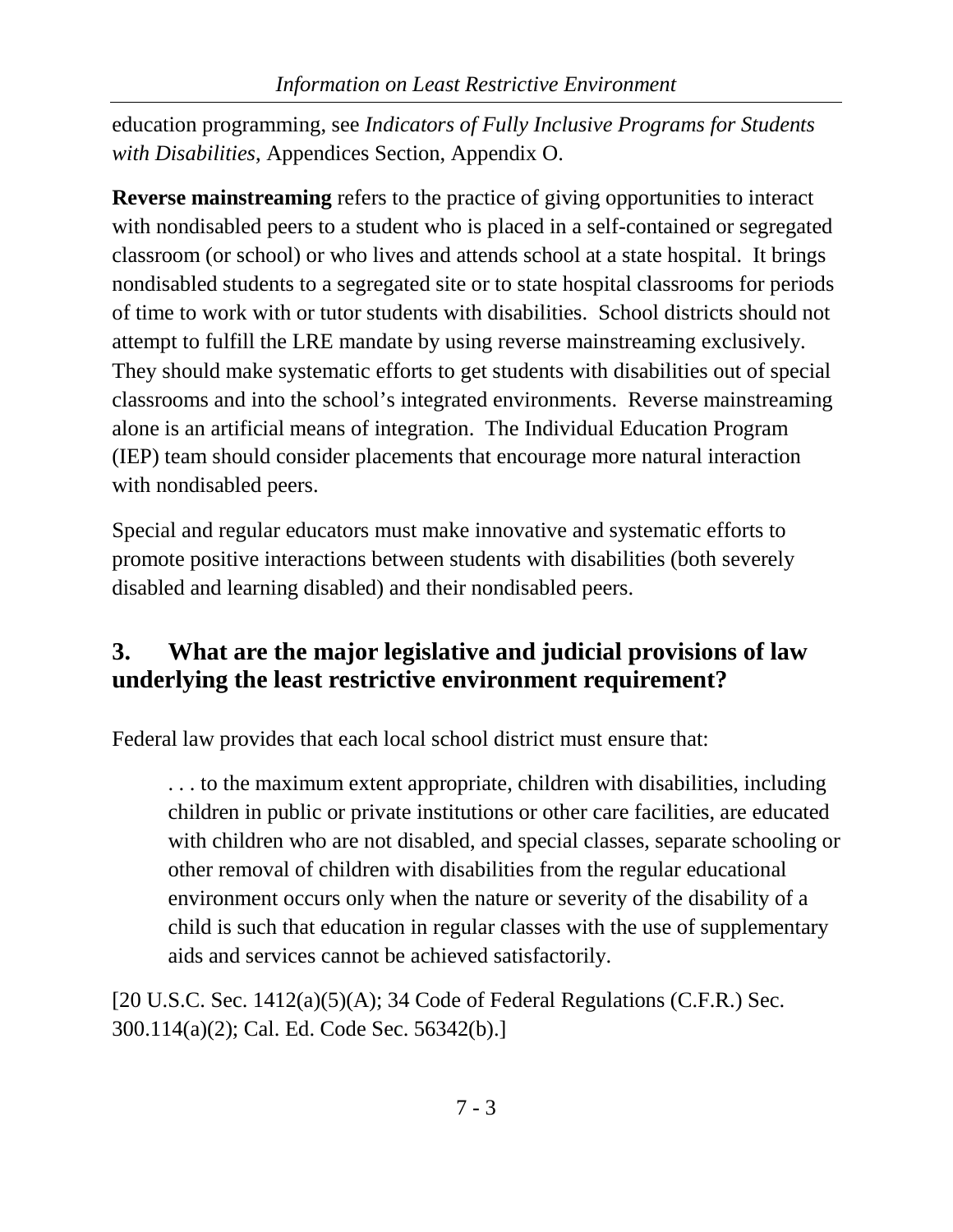In addition, Congress has recognized that a state's method of funding special education services can sometimes encourage districts to place students in specialized settings because of the potential to receive more money. Because of this danger, Congress requires states to develop policies and procedures to assure that their funding systems, if based on type of setting, do not violate the requirements of education in the least restrictive environment. [20 U.S.C. Sec.  $1412(a)(5)(B).$ 

Congress has specifically recognized the importance of education of special education students in regular classes and environments. [20 U.S.C. Secs.  $1400(c)(5)(A) \& (D).$  Congress requires that IEPs include a statement describing how the child's disability affects her involvement and progress in the general curriculum and a statement of annual goals, including benchmarks or short-term objectives that are related to enabling the student to be involved and progress in the general curriculum. [20 U.S.C. Sec.  $1414(d)(1)(A)(i)$ ; 34 C.F.R. Secs.  $300.320(a)(1)$  & (2).] The statement of services in the IEP must also include statements of:

- (1) The supplemental aids and services to be provided for the student; and
- (2) The program modifications and supports for school personnel to be provided for her to be involved, progress in the general curriculum, and participate in extracurricular and nonacademic activities. [20 U.S.C. Sec. 1414(d)(1)(A)(i)(IV); 34 C.F.R. Sec. 300.320(a)(4).]

State law provides that:

Students with disabilities shall be offered "special assistance programs that promote maximum interaction with the general school population in a manner that is appropriate to the needs of both."  $[Cal. Ed. Code Sec. 56001(g).]$ 

Special classes that serve students with similar and more intensive educational needs shall be available. The special classes may enroll the students only when the nature or severity of the disability… is such that education in the regular classes with the use of supplementary aids and services, including curriculum modification and behavioral support, cannot be achieved satisfactorily. These requirements also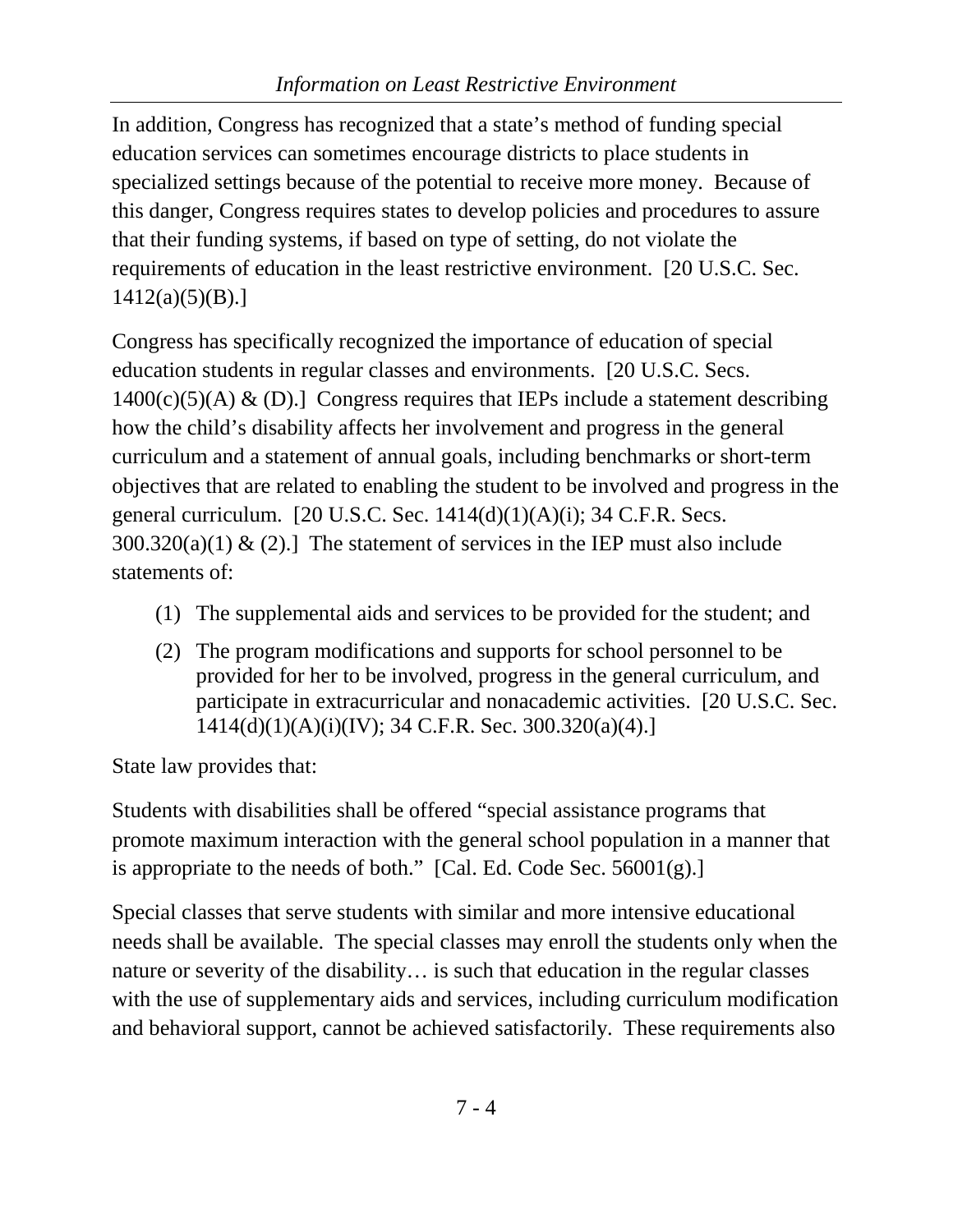apply to separate schooling, or other removal of students with special needs from the regular educational environment.

. . . In providing or arranging for the provision of activities, each public agency shall ensure that each [student] participates in those activities with nondisabled students to the maximum extent appropriate to the needs of the [student with a disability], including nonacademic and extracurricular services and activities. . . [Cal. Ed. Code. Sec. 56364.2.]

For students not yet receiving special education, but for whom special education eligibility is being considered, state law provides that:

A student shall be referred for special educational instruction and services only after the resources of the regular education program have been considered and, where appropriate, utilized. [Cal. Ed. Code Sec. 56303.]

Federal regulations provide:

Unless the IEP [individualized education program] of a child with a disability requires some other arrangement, the child is educated in the school that she would attend if non disabled; [and] [i]n selecting the LRE [least restrictive environment], consideration is given to any potential harmful effect on the child or on the quality of services that she needs. [34 C.F.R. Secs. 300.116(c) & (d).]

Numerous federal courts have issued decisions on the issue of special education in the least restrictive environment. For the most part, these decisions have encouraged integrated education and have established a solid trend in this direction. For example,

There is "a presumption that, among the alternative programs of education and training required by statute to be available, placement in a regular public school class is preferable to placement in a special public school class." [*P.A.R.C. v. Pennsylvania*, 334 F.Supp. 1257 (E.D. PA 1972).]

The court adopted "a presumption that among the alternative programs of education, placement in a regular public school class with appropriate ancillary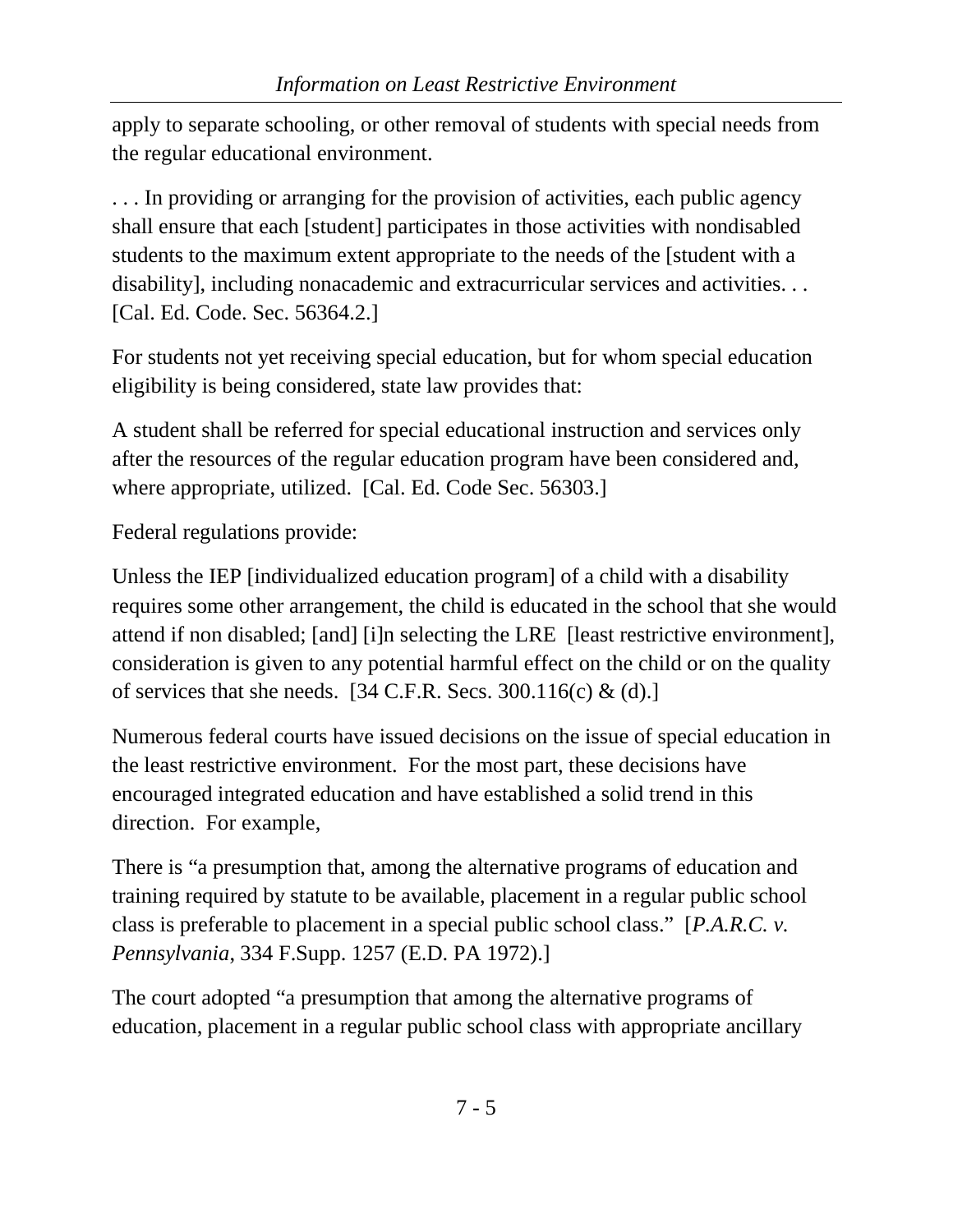services is preferable to placement in a special school class. [*Mills v. Board of Education of District of Columbia*, 348 F.Supp. 866 (D. DC 1972).]

The U.S. Supreme Court has stated: "The Act requires participating states to educate handicapped children with non-handicapped children whenever possible. [*Board of Education v. Rowley*, (1982) 458 U.S. 176.]

In California, the federal appeals court has stated that the "congressional preference for educating handicapped children in classrooms with their peers is made unmistakably clear …. [*Dept. of Educ., State of Hawai'i v. Katherine D*., 727 F.2d 809 (9th Cir. 1983).]

Another federal court of appeals found that denying access to a regular public school classroom without a compelling education justification constitutes discrimination. [*Tokarcik v. Forest Hills School District*, 655 F.2d 443 (3rd Cir. 1981).]

Furthermore, federal special education law "requires school systems to supplement and realign their resources to move beyond those systems, structures and practices which tend to result in unnecessary segregation of children with disabilities." [*Oberti v. Board of Education of the Borough of Clementon School District*, 789 F. Supp. 1322 (D.N.J. 1992).]

The courts, including the federal courts in California, have established that the burden is on the school district to prove that a student cannot be educated successfully in the regular classroom. See rulings set forth below:

[T]he District has not justified, to the satisfaction of this reviewing court, its decision to exclude [the student] from a regular classroom. [*Mavis v. Sobol*, 839 F.Supp. 968 (N.D.N.Y. 1994).]

[T]he Act's strong presumption in favor of mainstreaming...would be turned on its head if parents had to prove that their child was worthy of being included, rather than the school district having to justify a decision to exclude the child from the regular classroom. [*Oberti v. Board of Education*, 995 F.2d 1204 (3rd Cir. 1993).]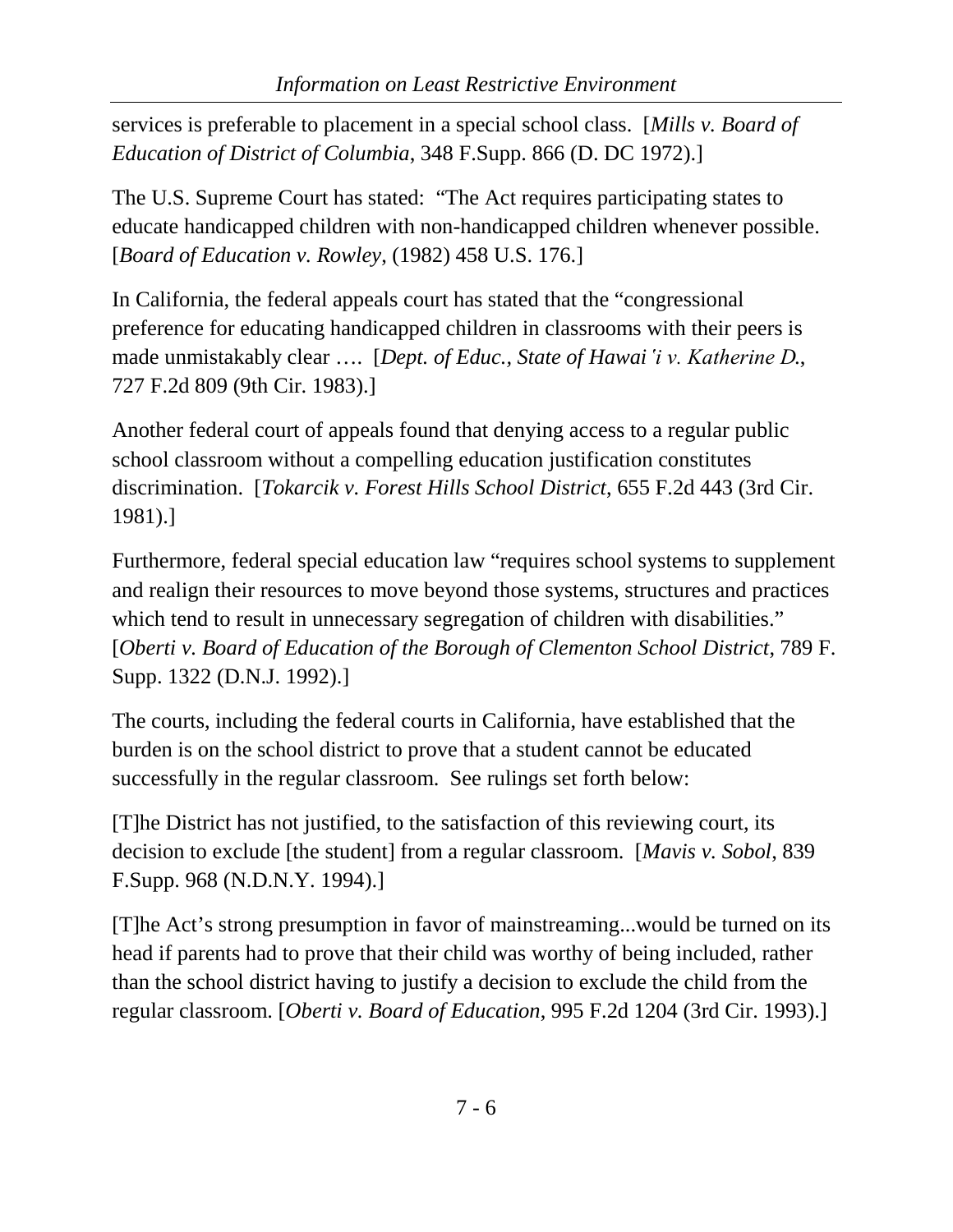The statutory presumption in favor of mainstreaming has been construed as imposing a burden on the school district to prove that a child cannot be mainstreamed. [*Sacramento City Unified School District v. Rachel Holland*, 786 F.Supp. 874 (E.D. Cal. 1992).]

#### <span id="page-9-0"></span>**4. What factors may be important in determining whether my child is being educated to the maximum extent appropriate with her non-disabled peers?**

In the case of *Sacramento City Unified School District v. Rachel Holland*, the court identified several factors which are critical in analyzing whether a school district's placement recommendation complies with the least restrictive environment mandate. These factors are:

- (1) Educational benefits available to the student with a disability in a regular classroom, supplemented with appropriate aids and services, as compared with educational benefits of a special education classroom;
- (2) Nonacademic benefits of interaction with children who are not disabled;
- (3) Effect on the teacher and the other students in the classroom of the presence of the student with disabilities in terms of disruptive behavior and/or undue consumption of the teacher's time;
- (4) Cost of mainstreaming a student with disabilities in a regular education classroom as compared to the cost of placement of the student in a special education classroom.

No one single factor will determine whether the district has met the LRE mandate. For example, even if a student might make more progress on academic IEP goals in a special class, the IEP team should still consider the second factor regarding nonacademic benefit before determining placement. As long as the progress made is satisfactory, the educational benefit factor of *Holland* is met, even if the progress is not the most that the student could make in another setting.

However, it is clear from court decisions issued since *Holland* that if a student would not benefit from placement in a regular class or environment — that is, she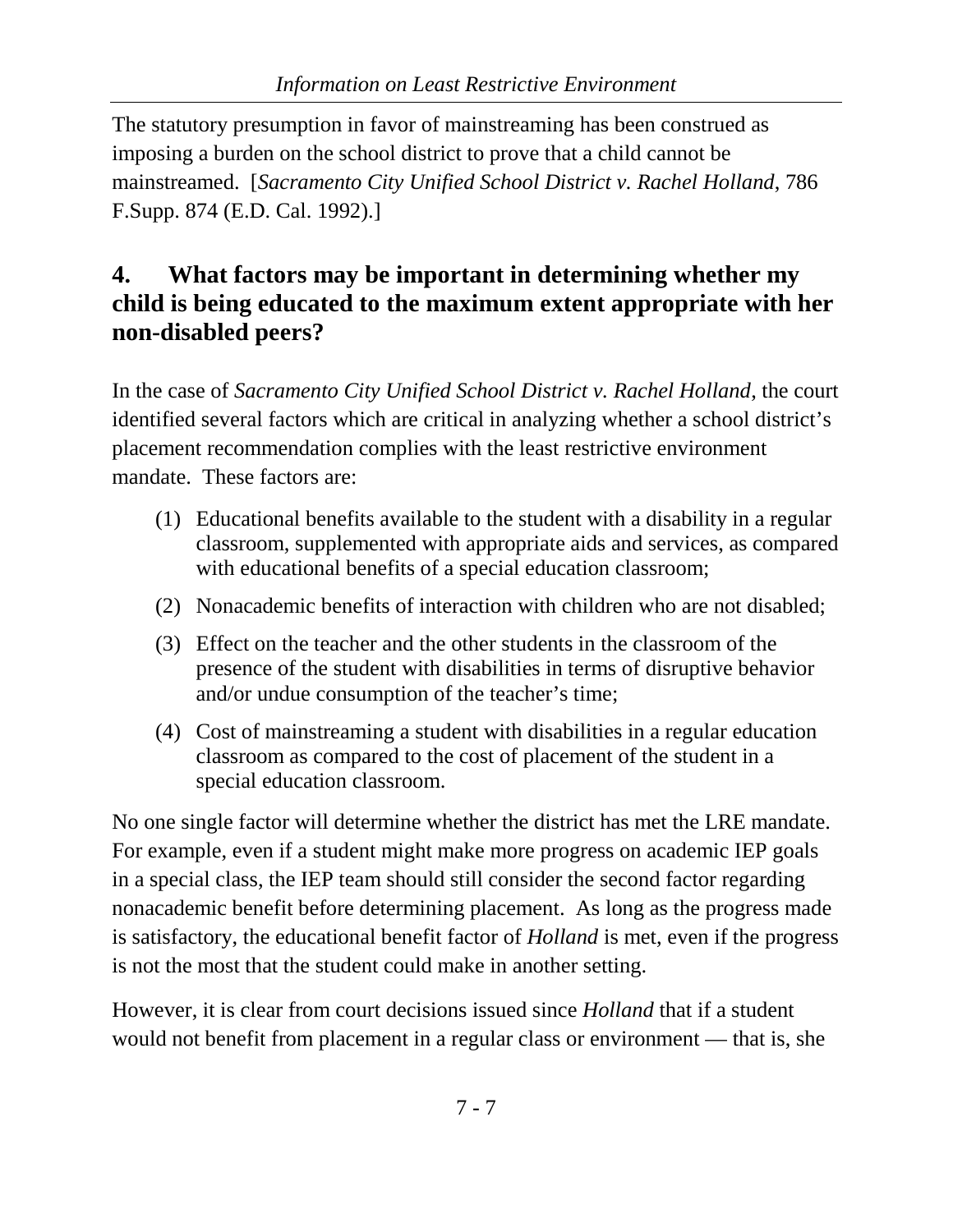would not progress toward meeting her IEP goals — placement in a regular classroom is unlikely. [See *Hartmann by Hartmann v. Loudoun County Bd. of Educ*., 118 F.3d 996 (4th Cir. 1997); *Poolaw v. Bishop*, 67 F.3d 830 (9th Cir. 1995); *County of San Diego v. California Special Education Hearing Office*, 93 F.3d 1458 (9th Cir. 1996).] Some educational benefit must occur. However, in California, the benefit that must occur in order for an IEP and placement to be appropriate is not substantial. The Court in *Holland* stated: "The [IDEA's] presumption in favor of mainstreaming requires that a [disabled] student be educated in a regular classroom if the student can receive a satisfactory education there, even if it is not the best academic setting for the child." [786 F. Supp. at 879.] Moreover, the determination of whether a student will make progress toward IEP goals must be made in the context of whether she will make progress if supplementary aids and services are offered to support the student in the regular environment. [20 U.S.C. Sec. 1412(a)(5)(A); 34 C.F.R. Sec. 300.320(a)(4); Cal. Ed. Code Sec. 56345(a)(4).]

#### <span id="page-10-0"></span>**5. Does the district have to provide aids and services to assist my child's integration? What if the district says that providing those aids and services is too expensive?**

The district must provide supplementary aids and services to accommodate the special educational needs of students with disabilities in integrated environments. The court in *Oberti v. Bd. of Educ*. stated that a district must take meaningful steps to include students with disabilities in regular classrooms with supplementary aids and services. [789 F.Supp. at 1322.]

In another federal appellate court opinion, *Daniel R.R. v. El Paso Independent School District*, the court said:

The [law] does not permit states to make mere token gestures to accommodate handicapped students; its requirement for modifying and supplementing regular education is broad. [874 F.2d at 1036 (5th Cir. 1989).]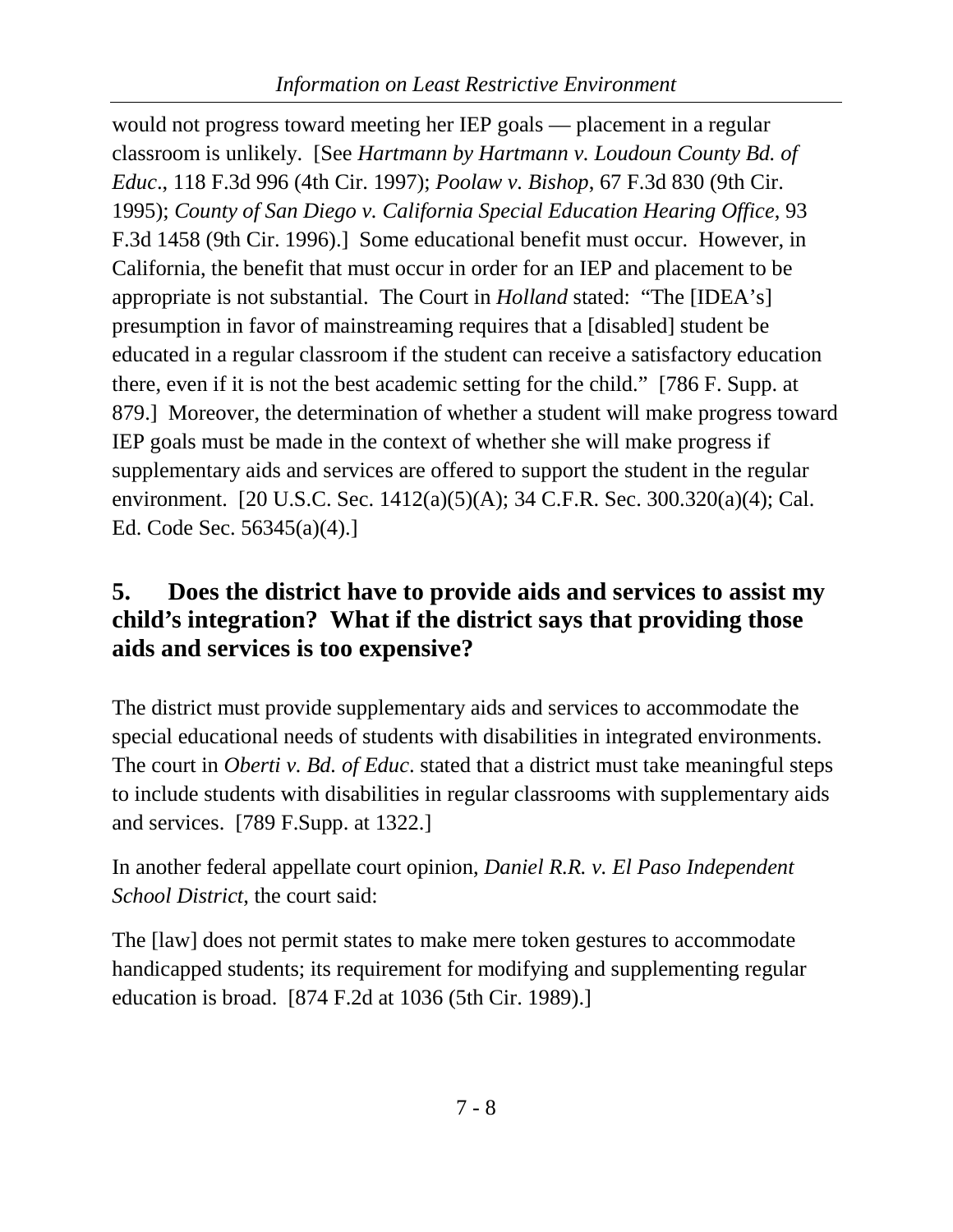Another federal court opinion, *Roncker v. Walter*, contained the following statements on the LRE issue:

In a case where [a] segregated facility is considered [academically] superior, the court should determine whether the services which make the placement superior could be feasibly provided in a non-segregated setting. If they can, the placement in the segregated school would be inappropriate under the [law]. [700 F.2d at 1058 (6th Cir. 1983).]

The *Roncker* court also noted that:

Cost is a proper factor to consider since excessive spending on one handicapped child deprives other handicapped children. Cost is no defense, however, if the school district has failed to use its funds to provide a proper continuum of alternative placements for handicapped children. The provision of such alternative placements benefits all handicapped children. Id.

While the court in *Holland* decided that cost was a consideration in determining the appropriate placement for a child, it found that providing a part-time instructional aide and making academic curriculum modifications would not cost more than a special education placement. [*Holland*, 14 F.3d at 1402.]

Insufficient funds is not a legally sufficient reason for refusing to provide needed services, except, perhaps, when the costs would significantly impact the education of other students in the district.

# <span id="page-11-0"></span>**6. The district told me that my child may not be integrated because she cannot benefit academically from regular class instruction. Is this true?**

No. The court in *Holland* noted that mainstreaming requires educating a student with disabilities in a regular classroom if she can receive a satisfactory education there. The court looked at whether the student's IEP goals and objectives could be met in the classroom with some curriculum modification, or by providing supplementary aids and services. The district in *Holland* contended that a student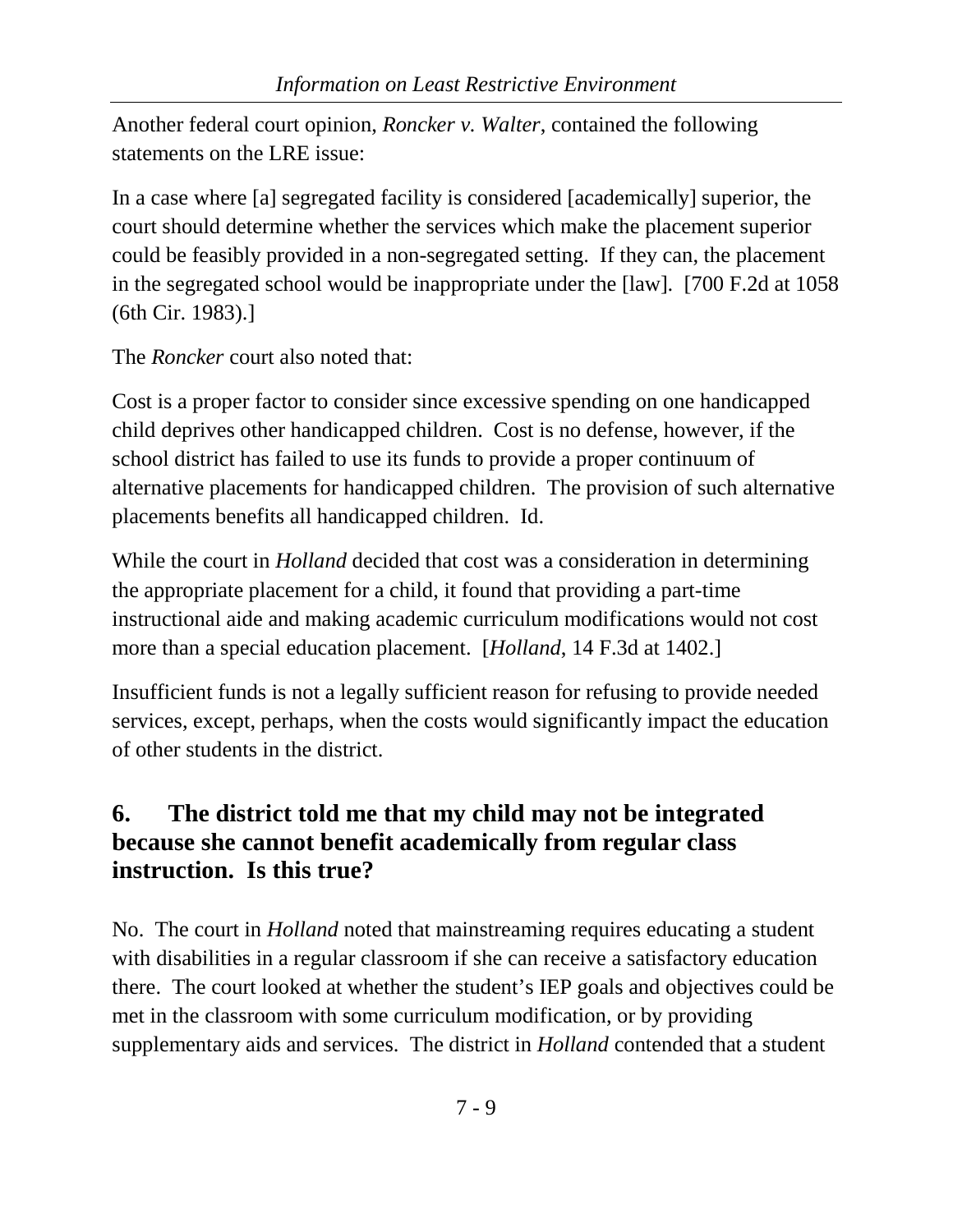should be found inappropriate for regular class placement if such placement would require significant modification of the regular curriculum. The court rejected this and found that special education students may require, and be entitled to, substantial curriculum modifications in order to facilitate their benefit from regular class placement. The court stated that "modification of the curriculum for a handicapped child, even dramatic modification, has no significance in and of itself. The IDEA, in its provision for the IEP process, contemplates that the academic curriculum may be modified to accommodate the individual needs of handicapped children." [*Holland*, 786 F. Supp. at 879-880.]

Another federal appellate court decision contained the following comment on "academic benefit":

[IDEA] does not require states to offer the same educational experience to a child with disabilities as is generally provided for nondisabled children... To the contrary, states must address the unique needs of a disabled child, recognizing that child may benefit differently from education in the regular classroom than other students... In short, the fact that a child with disabilities will learn differently from her education within a regular classroom does not justify exclusion from that environment. [*Oberti v. Board of Education*, 995 F.2d 1204 (3rd Cir. 1993).]

#### <span id="page-12-0"></span>**7. Must the district consider using supplementary aids and services in a regular education classroom to address my child's disruptive behavior before placing her in a more restrictive setting?**

Yes. Before determining that a special education student would be so disruptive that she would significantly impair the education of the other students, the district must consider the full range of supplementary aids and services that could be provided to the student in the regular education environment to accommodate her unique needs. The court in *Sacramento City Unified School District v. Holland* stated that:

"when evaluating the burden that would be created by placing a handicapped child in a regular education class, the school district must consider all reasonable means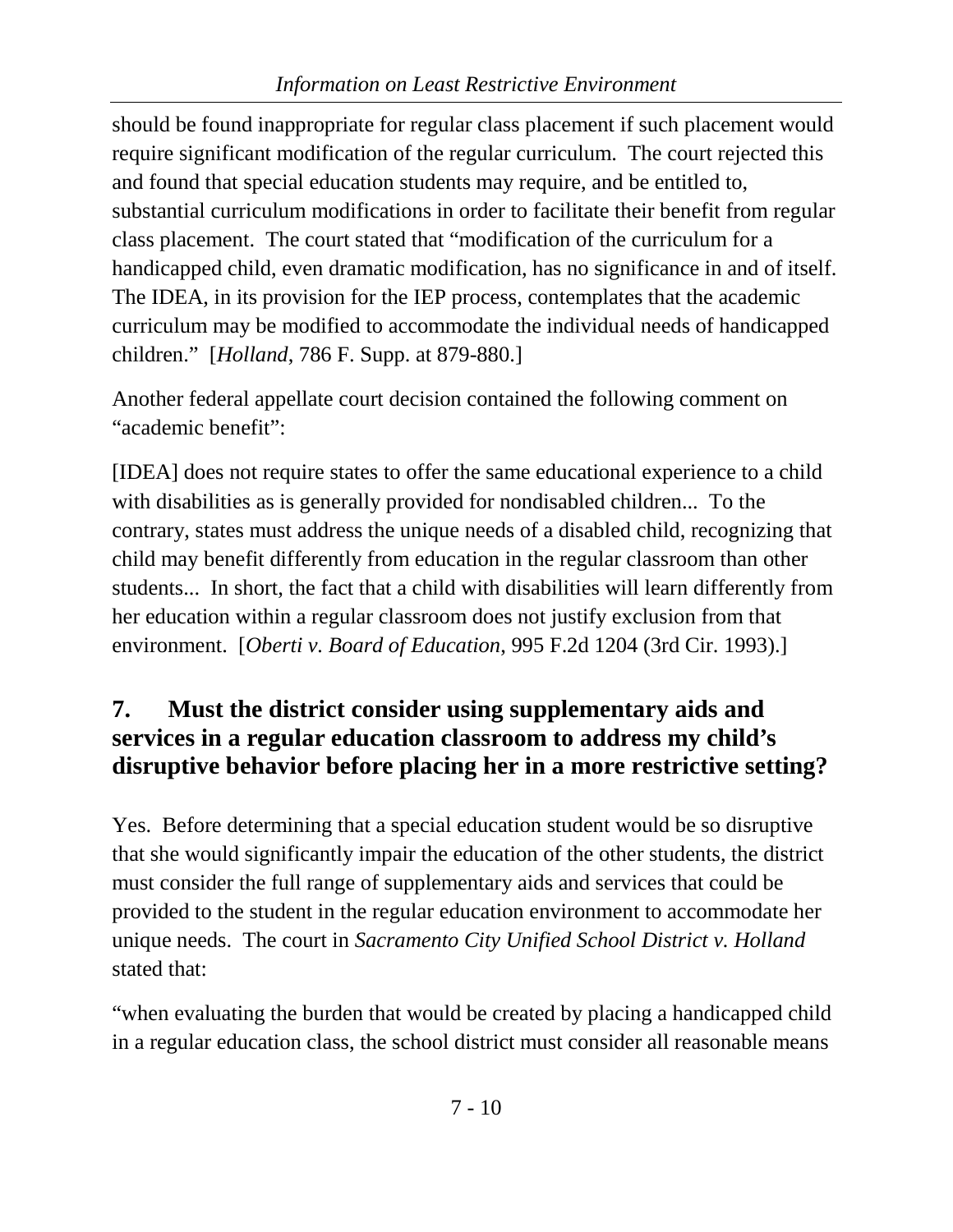to minimize the demands on the teacher: A handicapped child who merely requires more teacher attention than most other children is not likely to be so disruptive as to significantly impair the education of other children. In weighing this factor, the school district must keep in mind its obligation to consider supplemental aids and services that could accommodate a handicapped child's need for additional attention. This factor weighs against placing a handicapped child in regular education only if, after taking all reasonable steps to reduce the burden to the teacher, the other children in the class will still be deprived of their share of the teacher's attention." [786 F. Supp. 874 (E.D. Cal. 1992).]

Federal law requires that an IEP team consider behavior intervention strategies for any student with a disability whose behavior impedes her learning or that of others.  $[20 \text{ U.S.C.}$  Sec.  $1414(d)(3)(B)(i)$ ; 34 C.F.R. Sec. 300.324(a)(2)(i).]

## <span id="page-13-0"></span>**8. What sorts of things may I ask for in the way of supplementary aids and services to assist my child in the regular classroom?**

The federal law defines supplementary aids and services very broadly as: "aids, services, and other supports that are provided in regular education classes or other education-related settings to enable children with disabilities to be educated with nondisabled children to the maximum extent appropriate..." [20 U.S.C. Sec. 1401(33); 34 C.F.R. Secs. 300.42 & 300.114.] Examples of supplemental aids and services that might be used to assist special education students in regular classes include, but are not limited to: a structured learning environment, repeating and simplifying instructions about in-class and homework assignments, supplementing verbal instructions with visual instructions, using behavioral management techniques, adjusting class schedules, modifying test delivery, using tape recorders, computer-aided instruction and other audio-visual equipment, modified textbooks or workbooks, tailoring homework assignments, reducing class size, use of one-onone tutorials, classroom aides and note takers, involvement of a "services coordinator" to oversee implementation of special programs and services, modification of nonacademic times (such as lunchroom, recess and physical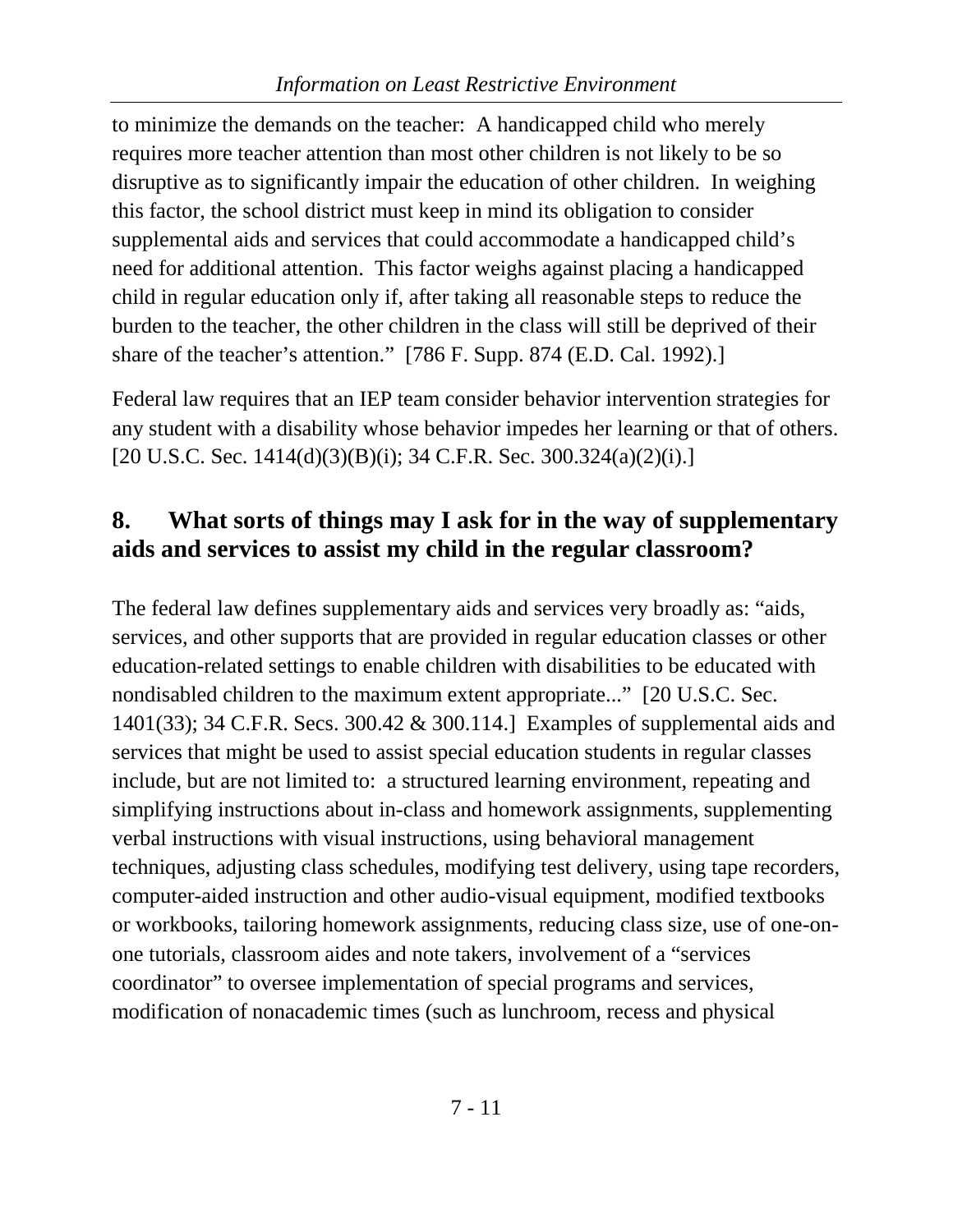education). [U.S. Department of Education, Office of Special Education and Rehabilitative Services, Policy Memorandum, September 16, 1993.]

Other examples are: modifications to the regular class curriculum, assistance of an itinerant special education teacher, special education training for the regular teacher, use of computer-assisted devices, and the use of a resource room. [*Questions and Answers on the Least Restrictive Environment Requirements of the IDEA*, U.S. Department of Education, Office of Special Education and Rehabilitative Services, OSEP-95-9, 11/23/94, Questions and Answers Nos. 3 and 4.]

One federal appellate court described the provision regarding supplemental aids and services as follows: "[The IDEA] does not permit states to make mere token gestures to accommodate handicapped students; its requirement for modifying and supplementing regular education is broad." [*Daniel R.R. v. El Paso Independent School District*, 874 F.2d 1036 (5th Cir, 1989).]

If your child needs supplementary aids and services, accommodations, or modifications in the regular classroom, you should discuss these supports with the IEP team just like any other educational service or placement. With team agreement, add these educational supports to your child's IEP.

## <span id="page-14-0"></span>**9. If my child is not placed in a regular classroom, does the district have any LRE obligations with regard to my child's education?**

Even though a student may not be placed in a regular class, the district must still take steps to maximize opportunities for her to interact with nondisabled peers to the extent appropriate to her needs. When the district proposes a placement other than a regular classroom, it must provide written notice to the parents explaining the placement options that were considered and the reasons for rejecting those options. [34 C.F.R. Sec.300.503.] The IEP team must document its rationale for placement in a setting other than the student's school and classroom, which she would otherwise attend if she did not have a disability. The documentation shall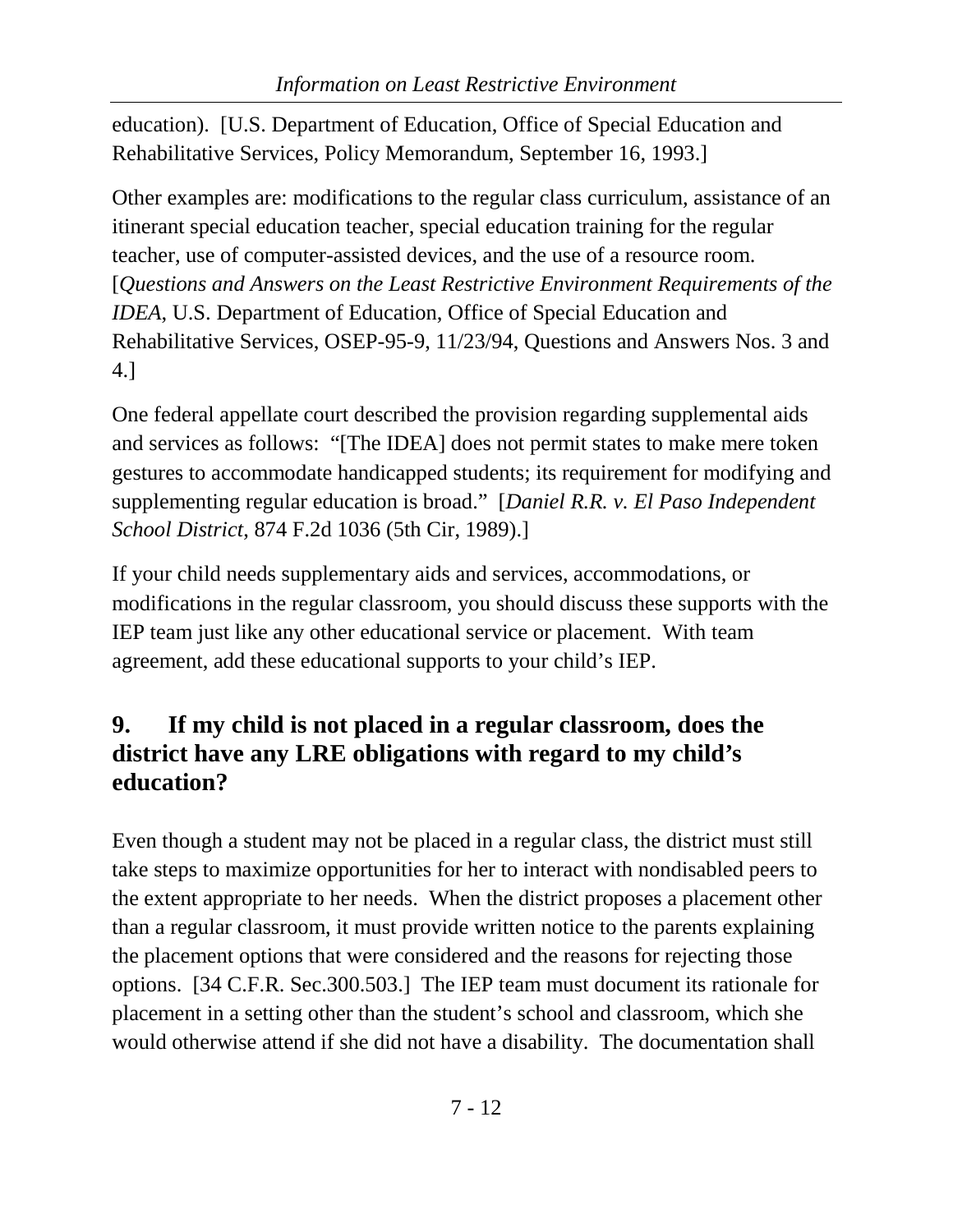further indicate why the student's disability prevents her needs from being met in a less restrictive environment even with the use of supplementary aids and services. [5 C.C.R. Sec. 3042(b).]

### <span id="page-15-0"></span>**10. Are there any factors the district may not consider in determining the LRE for my child?**

The district may not make placement decisions based **solely** on factors such as the following: category of disability; severity of disability; configuration of delivery systems; availability of educational or related services; availability of space; or administrative convenience. [71 Fed. Reg. 46540, 46588 (Aug. 14, 2006).]

#### <span id="page-15-1"></span>**11. If my child cannot benefit from the regular academic program, can she participate in other school programs?**

Yes. The law is clear that students with disabilities have the right to participate in nonacademic and extracurricular services and activities to the maximum extent appropriate to their needs. Further, districts must provide these activities in a way that gives students with disabilities an equal opportunity to participate. Such services and activities include meals, recess, counseling services, athletics, transportation, health services, recreational activities, special interest groups or clubs, and employment opportunities. [34 C.F.R. Secs. 300.117 & 300.107.] Every IEP must include a statement of the special education and related services that will be provided for the student to be involved and participate in extracurricular and other nonacademic activities. [20 U.S.C. Sec. 1414(d)(1)(A)(i)(IV); 34 C.F.R. Sec. 300.320(a)(4)(ii).]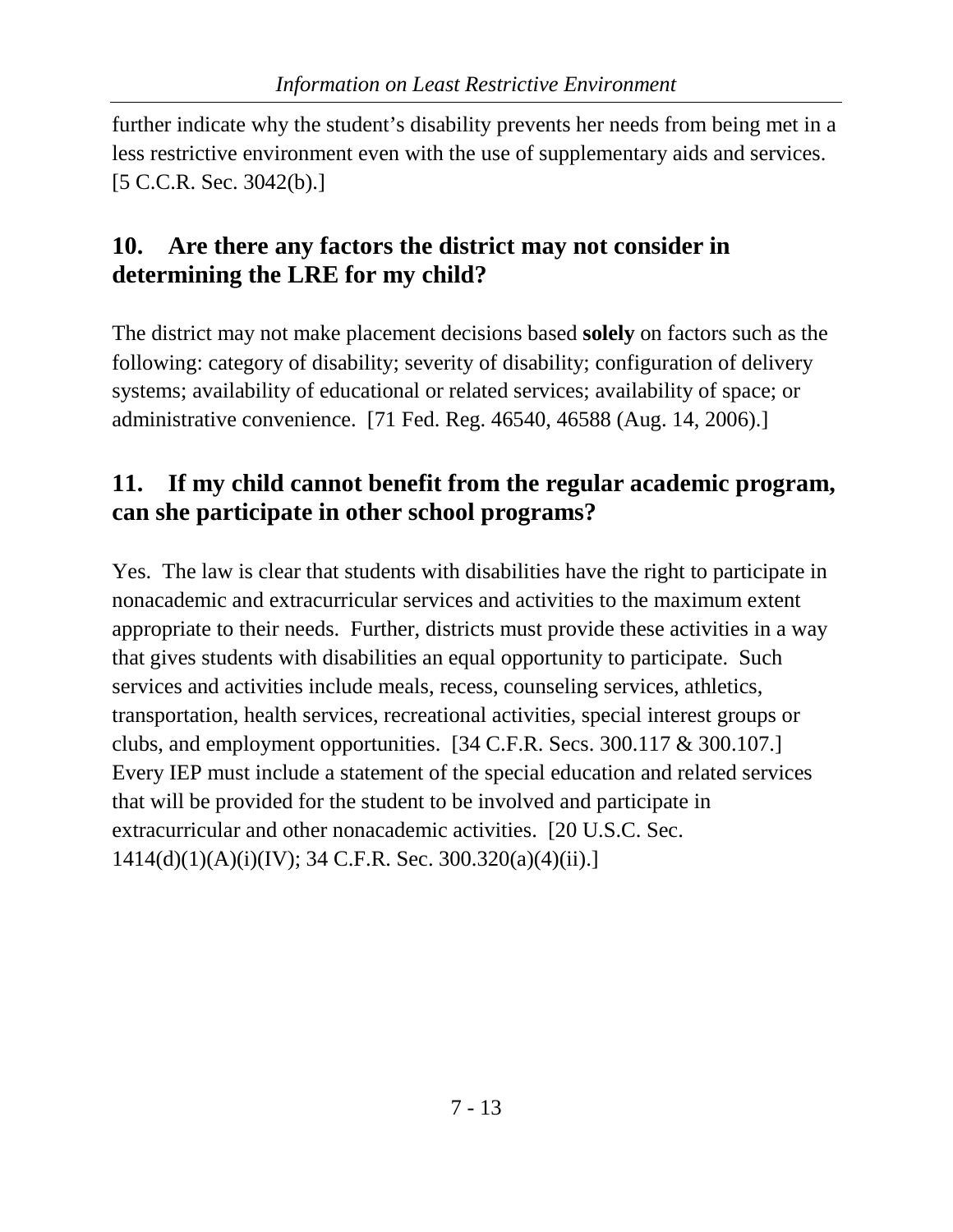### <span id="page-16-0"></span>**12. When I develop my child's IEP, how can I include services and placement in the least restrictive environment? How can the IEP team write this specifically?**

Academics are not the only measure of educational benefit. [Holland, 786 F. Supp. at 878.] A student with disabilities will have a stronger case for an integrated environment, or regular classroom placement, if her IEP includes goals and benchmarks/objectives that relate to curriculum used in the desired placement.

Federal law requires that special education students have access to, and benefit from, the general education curriculum. All the major components of the IEP should be focused on including special education students in the general curriculum, extra- and co-curricular activities, and achievement testing:

- (1) The statement of a student's present levels of educational performance in the IEP must contain a description of how her disability affects her involvement and progress in the general curriculum (that is, the same curriculum as for nondisabled children) and her ability to participate in extracurricular and other nonacademic activities. [34 C.F.R. Sec. 300.320(a)(1).]
- (2) The statement of goals and benchmarks/objectives (goals) in the IEP must relate to meeting the student's needs that result from her disability and to enable her to be involved and progress in the general curriculum.  $[34 \text{ C.F.R. Sec. } 300.320(a)(2)(i)(A).]$
- (3) The special education and related services and supplementary aids and services listed in the IEP must be provided to enable the student to be involved and progress in the general curriculum and to participate in extracurricular and other nonacademic activities. [34 C.F.R. Sec.  $300.320(a)(4)(ii).$
- (4) The IEP must also contain a statement of any individual modifications used in administering state or district-wide assessments of student achievement. [34 C.F.R. Sec. 300.320(a)(6)(i).]

Goals that are based on the general curriculum need not call for mastery of the subject matter or even for completion of every task or activity. A goal might call for learning only a portion or the first few steps of a skill that nondisabled students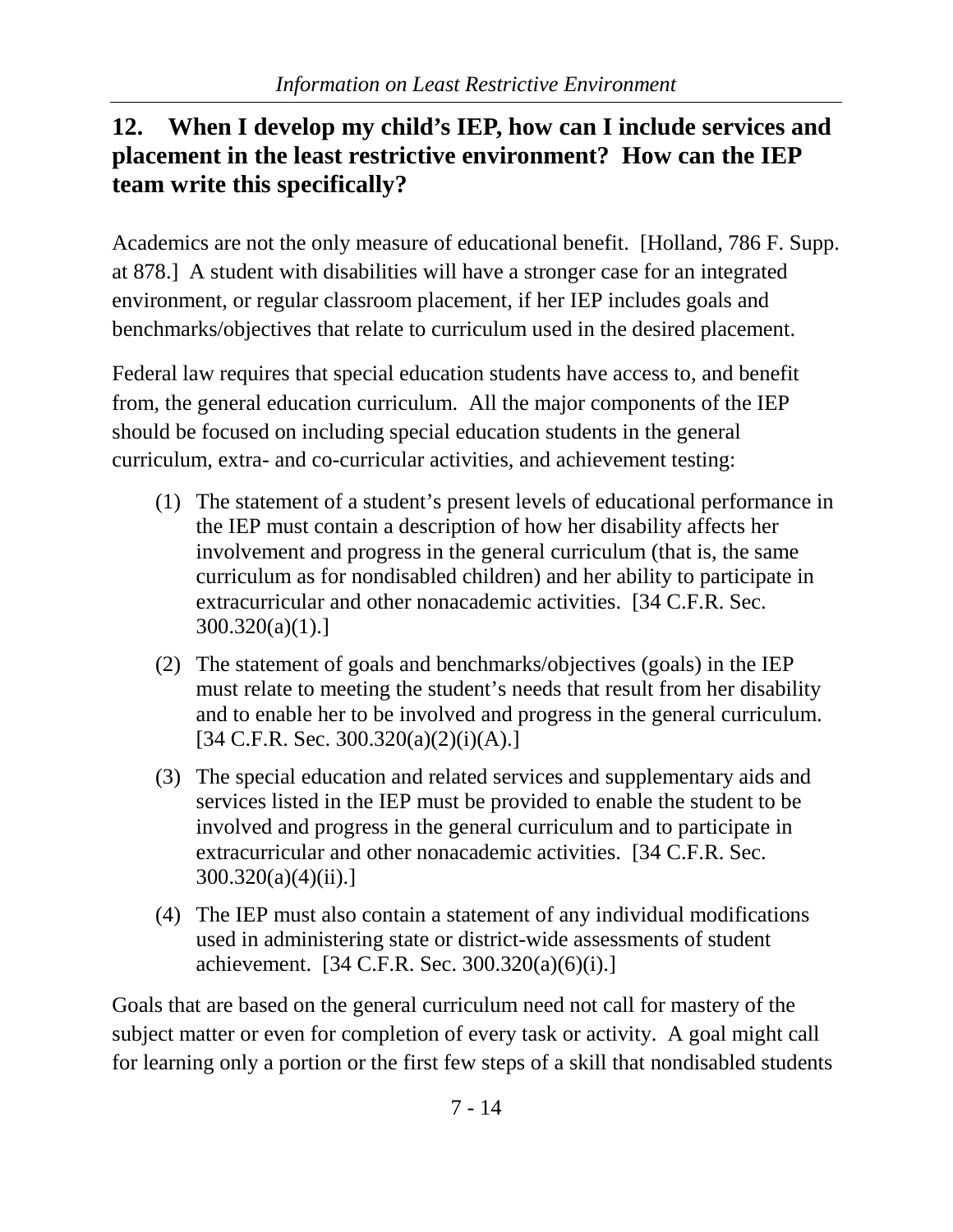might go on to complete. The important factor in analyzing the appropriateness of a placement may be the degree of participation in the activities of the surrounding classroom. In addition, goals that require integrated activities are another means of ensuring integration. A goal might read: "Sandra will participate in a team sport with nondisabled peers three times per week for 45 minutes per activity." These goals assure your child of regular contact with nondisabled children.

*Holland* also stressed the importance of nonacademic benefits derived from a regular education classroom placement for students with disabilities. Because of the importance the court in *Holland* gave to nonacademic benefits, the IEP should also include information and goals and benchmarks/objectives related to the nonacademic benefits of an integrated placement. Such benefits for a student with a disability may include language and behavioral models, improved self-esteem and increased motivation for learning, or improved social skills.

If possible, you should meet with your child's teacher before the IEP meeting or annual review. At the meeting, you and the teacher can identify your priorities for goals, discuss options for integration and/or mainstreaming, and reach a consensus regarding educational priorities. This may help you state your priorities at the IEP meeting itself and is a positive way of developing goals.

Federal law requires that a regular education teacher attend every IEP meeting for any child who is **or may be** participating in the regular education environment. [34 C.F.R. Sec. 300.321(a)(2).] You should meet with this teacher as well as any special education teacher your child might have to give you ideas and information on what goals you might request at the IEP meeting. In addition, you should ask for information about any special or related services, such as supplementary services, behavioral services, and staff support your child may need. This meeting is also an opportunity to suggest to the teachers that they begin to consider program modifications for your child or supports they will need to appropriately educate your child. [34 C.F.R. Sec. 300.320(a)(4).]

State law specifically requires that "[the IEP team] shall document its rationale for placement in other than the student's school and classroom in which the student would otherwise attend if the student were not handicapped. The documentation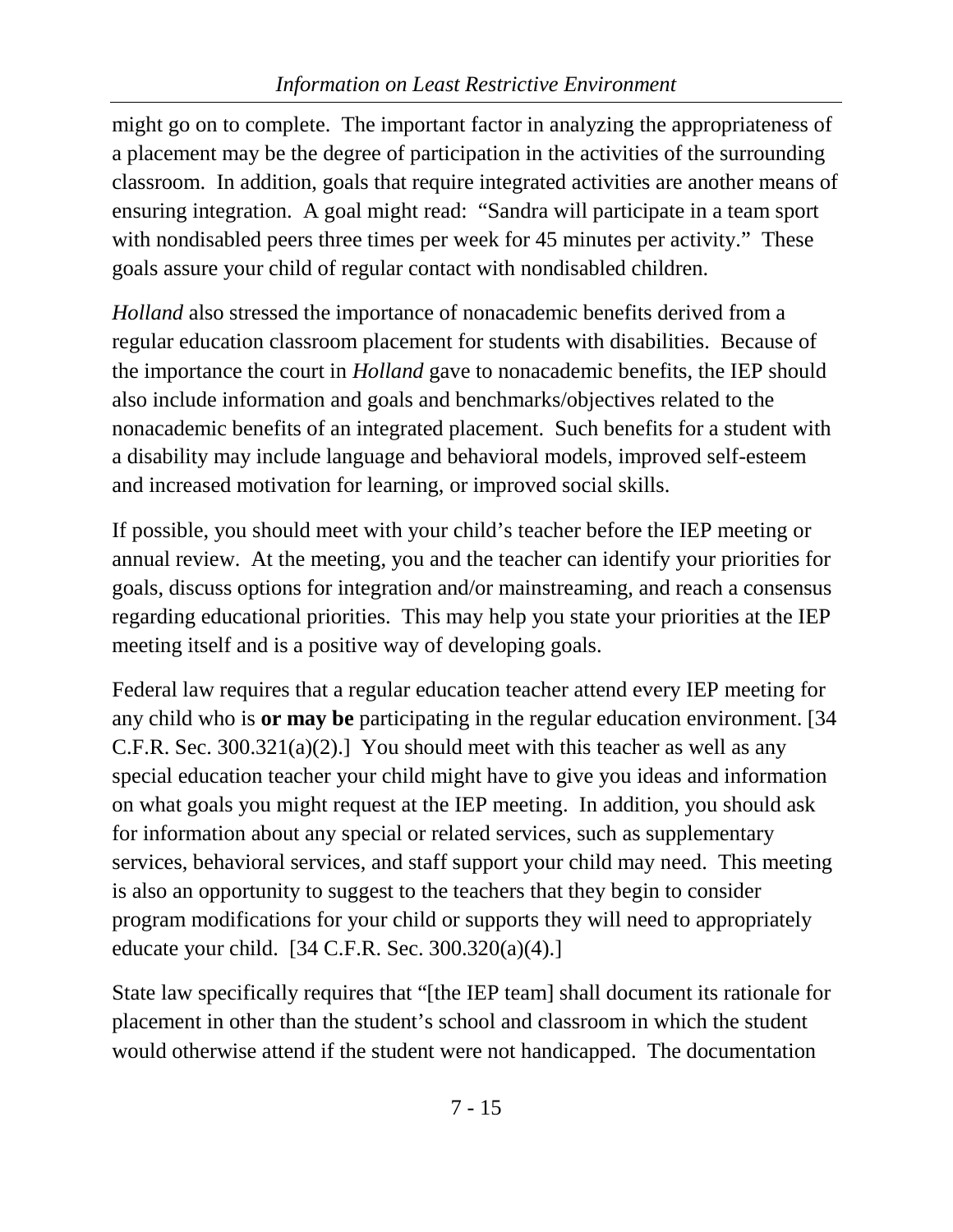shall indicate why the student's handicap prevents her or her needs from being met in a less restrictive environment even with the use of supplementary aids and services." [5 C.C.R. Sec. 3042(b).]

In addition, federal and state law requires that the IEP include a statement of the extent to which the student will not participate with nondisabled children in the regular class and in extracurricular and nonacademic activities. [20 U.S.C. Sec. 1414(d)(1)(A)(i)(V); 34 C.F.R. 300.320(a)(5).]

You can document your child's participation with their nondisabled peers by listing specific classes (such as social studies, language arts, music, visual arts or computer science) or specific activities (such as assembly, lunch, recess, and circle time with nondisabled peers) in the IEP. It may also be appropriate for your child to participate in a "buddy" system. A buddy is a nondisabled peer, who assists your child **in or outside** the classroom for certain activities. The goal of the buddy system is to foster interaction and friendship. You should also document this support in the IEP.

In terms of **integration**, you may wish to include contact with general education peers as part of specific goals. This would be a component of the conditions or setting described in the goal. For example:

- (1) Ricardo will use the sign for "hello" to greet nondisabled peers at lunch and on the playground each day;
- (2) Denise will engage in structured games with a nondisabled peer tutor from another class three times per week during leisure periods after lunch; or
- (3) Ying-Lee will begin a self-feeding program by scooping her food at lunch, in the presence of a nondisabled peer.

Integration can, and should be, built into goals across areas of **skill** (communication, mobility, social) and **domain** (vocational, leisure, domestic, community). Contact with nondisabled and less severely disabled students in school may occur during periods such as community skill instruction, food preparation and lunch periods, vocational skill training, etc.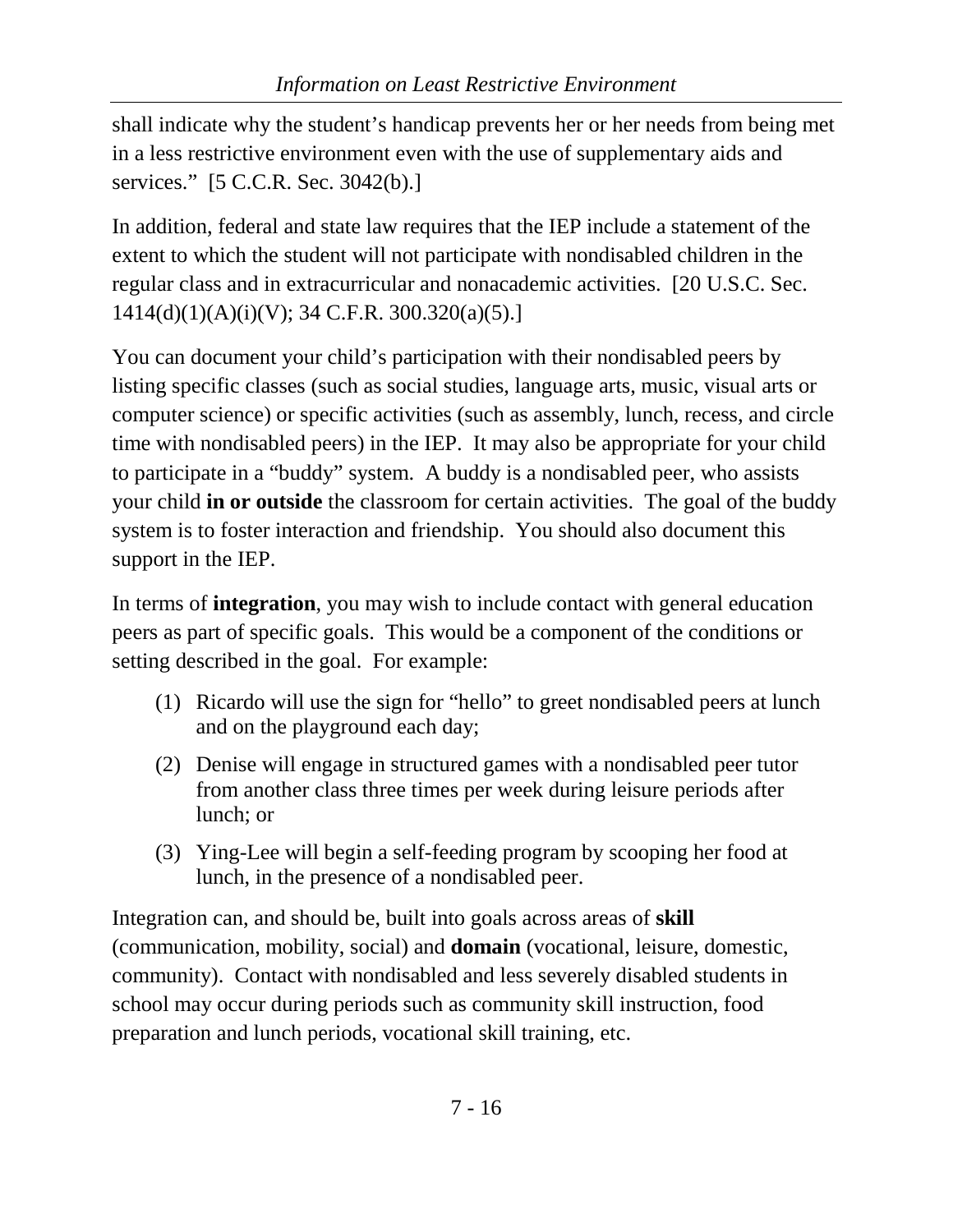In terms of **mainstreaming or full inclusion**, students who can participate in regular programming or regular classes may require accommodations, modifications, supplementary aids or services within that class in order to learn. these **must** be specifically written into your child's IEP. [34 C.F.R. Sec. 300.320(a)(4).]

The IEP should **specifically describe placement** in the LRE. This can be written in the placement section, in the notes section or in an addendum attached to the IEP. Some examples of placement statements are:

- (1) Placement in a special day class (SDC) on an age-appropriate regular school site with daily opportunities for integration and mainstreaming;
- (2) Placement in fully mainstreamed model kindergarten program that is team taught by special and regular education teachers;
- (3) Placement in a resource specialist program (RSP) for 30% of the school day. Mainstreamed for social studies, math, computers and all nonacademic classes with front row seating and oral testing in all classes;
- (4) Placement at Rosa Parks Elementary School SDC with mainstreaming aide for music, art, homeroom and lunch;
- (5) Placement in SDC at César Chávez High School with integrated and community-based programming as set out in the IEP; or
- (6) Full inclusion placement in a regular education first grade classroom with a full-time instructional aide.

See Appendices Section, Appendix O, *Indicators of Fully Inclusive Programs for Students with Disabilities*, for additional guidance.

# <span id="page-19-0"></span>**13. What can be written in the IEP to ensure both an inclusive regular class placement and an appropriate program for my child?**

A well-written and effective IEP for a student who is fully included is one that incorporates three basic principles. First, IEP goals and benchmarks/objectives (goals) must address your child's educational needs. These must be the needs identified in the present levels of educational performance section of the IEP,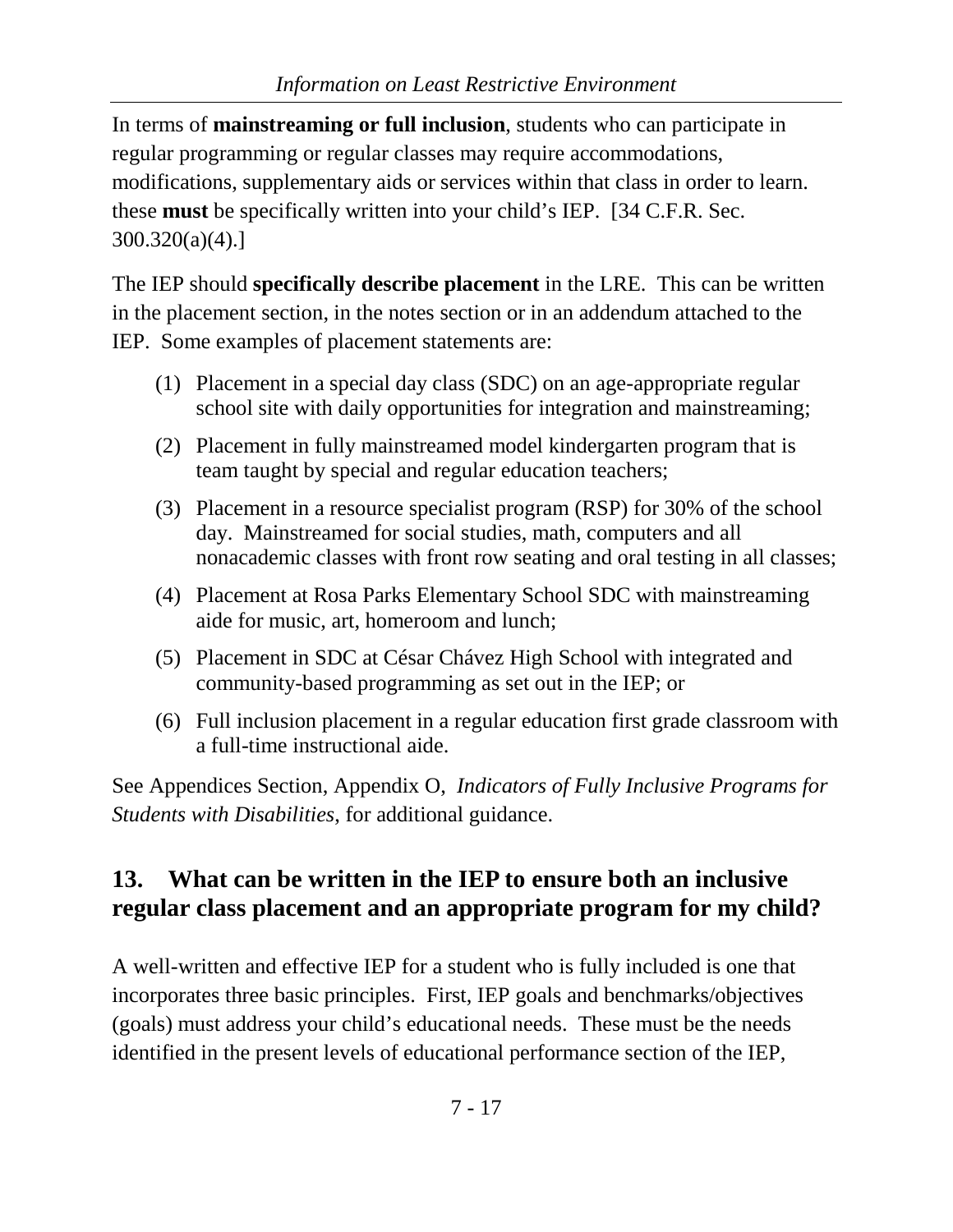which inhibit your child from being involved and progressing in the general education curriculum. Second, if necessary, the educational activities and curriculum used to achieve these goals must be modified so that they are accessible to your child. Third, if educational activities and curriculum are modified, they must still remain related to and based on the activities and curriculum of the general education classroom. In short, your child's IEP should be integrated into the instruction, activities and schedule of the classroom in which she is placed. This is not only what the law requires, but it is necessary for the student to be an included member of the class and not isolated by her materials or activities.

For example, your child may not be skilled at **writing activities** and has IEP goals to address this need. If the rest of the class is keeping a daily journal as part of their learning activities, your child could participate by tracing words or using cutout letters. If the activity is writing longer narratives, your child might complete the assignment by dictating her answer to another student to write down or by using a tape-recorder. Your child might also use a computer keyboard to assist with identifying and sequencing letters. In this way, IEP goals for written and **spoken language and fine motor skills** could be addressed in the same classroom activity.

For **math**, your child could use manipulatives for counting and adding activities rather than numbers on paper. Math lessons could be limited to fewer problems of the same difficulty, or all the problems of less difficulty. If the rest of the class is completing a sheet of 20 long-division problems, your child's math goal may be to count to 20. Students with disabilities should use the same or very similar materials as those used by the rest of the class, in order to feel like a full member of the class.

This kind of programming requires teachers with skill, creativity, and knowledge of both curriculum and students with disabilities. The collaboration of regular and special education staff is essential in training and supporting the classroom teacher. A successful program may also require the support of an inclusion specialist.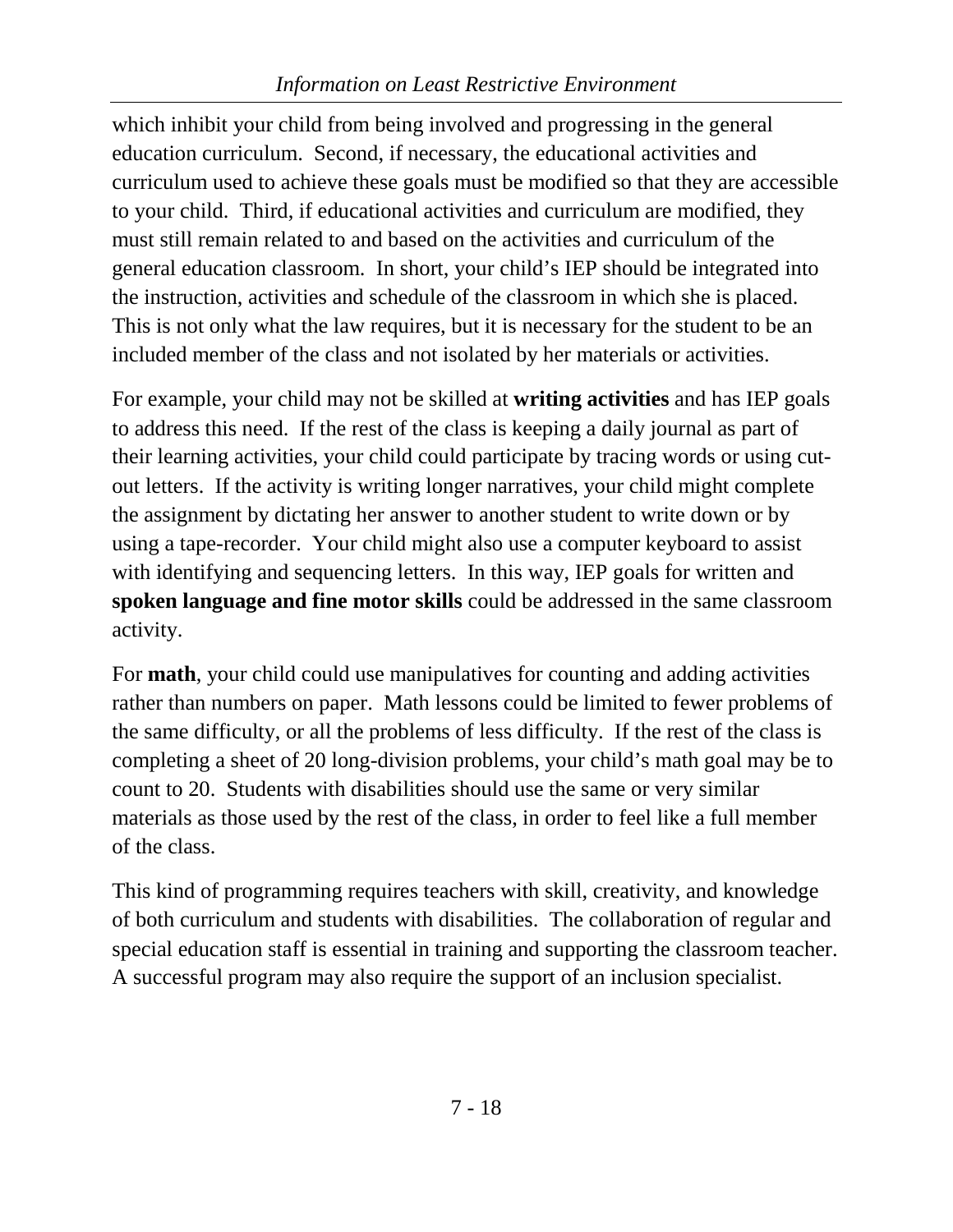# <span id="page-21-0"></span>**14. How can I extend integration activities into the community?**

An important aspect of education for a student with disabilities is how to function appropriately in the community. IEP goals should address integration in the real world environments in which they will function as adults. These include recreation, community, and vocational environments. Skills that will facilitate your child's acceptance (such as social or communication skills) should be incorporated into her educational goals. If this type of programming begins during the school years, successful integration as an adult is much easier to achieve.

You, together with your child's teachers need to first investigate possible community activities in which your child can participate: For example, Boys/Girls Clubs, local gyms, local aerobics classes, local parks, playgrounds, parks and recreation programs, local libraries, movie theaters, restaurants, shopping centers.

From these ideas, you can identify the skills your child needs to learn to participate in the community and build these skills into the IEP. For example:

- (1) Suzanne will learn to independently shop for groceries from a picture list, select items from the shelves, give money and receive change as measured by teacher observation three times per week;
- (2) Given a community work site, Stephen will clear and wipe tables and sweep floors up to competitive standards as measured by teacher and employer observation, for one hour two times per week;
- (3) When at a restaurant, Joseph will order food and appropriately thank server 80% of the time as measured by teacher observation.

Peer tutors or buddies who attend your child's school can also help promote integration in the community. They may be encouraged to:

- (1) Visit your home;
- (2) Invite your child to visit their home; or
- (3) Participate with your child in community-based activities or organizations.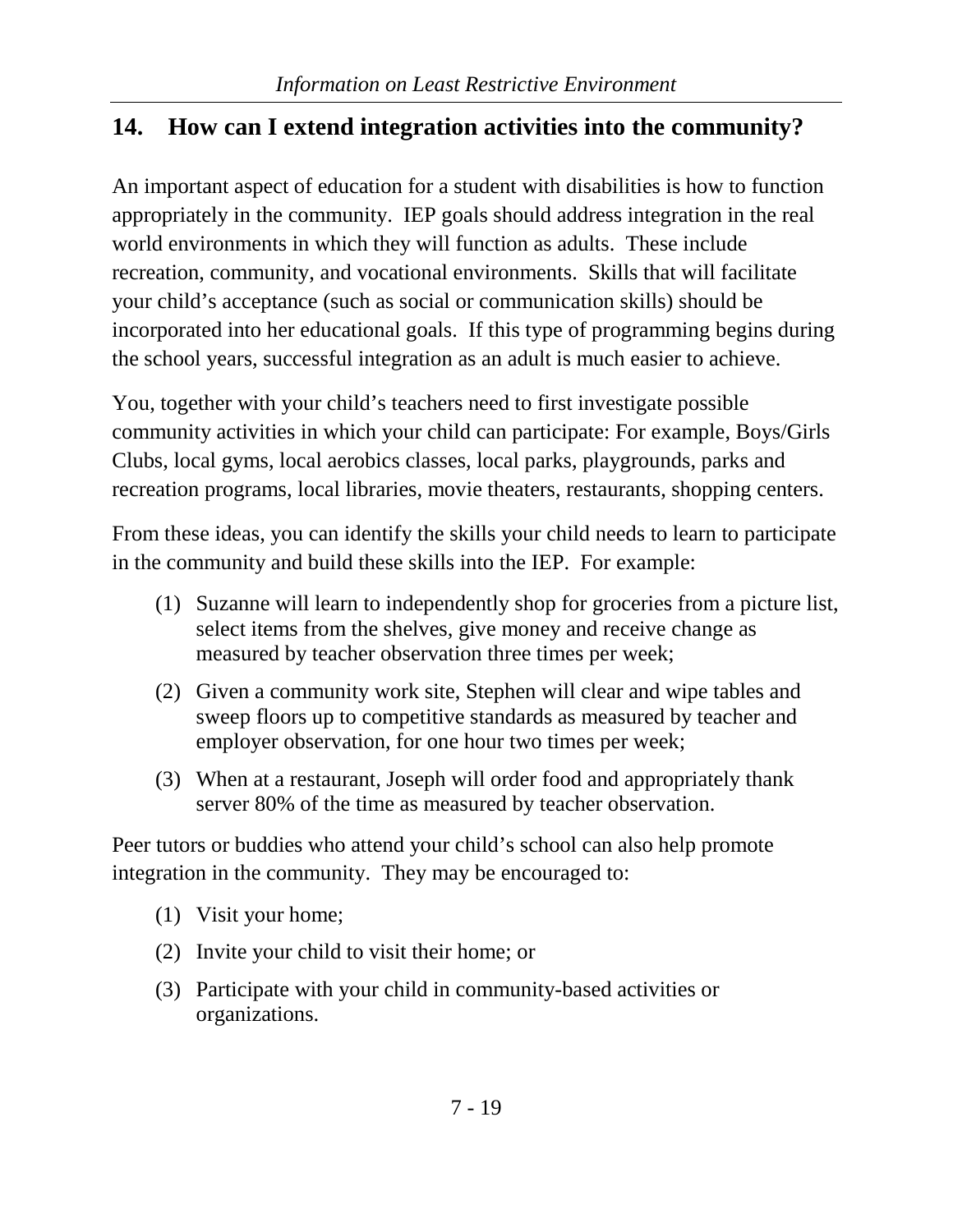### <span id="page-22-0"></span>**15. What if the only educational placement the school district offers my child is a special center for students with disabilities operated by the county?**

Districts must provide a **full continuum of alternative placements** to ensure that students receive services in the least restrictive environment. This includes the following:

- (1) Regular class placement;
- (2) Regular class with resource or itinerant instructional services;
- (3) Regular class with special education related services;
- (4) Special classes or special schools (either of which often also involve the provision of related services);
- (5) Nonpublic schools;
- (6) State schools for students with "low incidence" disabilities; and
- (7) Instruction in settings other than classrooms (such as in homes or hospitals).

[34 C.F.R. Secs. 300.115 & 300.39; Cal. Ed. Code Sec. 56361.]

Longstanding federal and state policy have specifically forbidden placing a student in a segregated setting over a general education setting, if the placement decision is based on administrative factors and not on student needs. A district cannot use lack of appropriate placements as an excuse for denying students their right to an education in the least restrictive environment. [34 C.F.R. Sec. 300.39; Federal Policy Letter on LRE, *Education for the Handicapped Law Reporter (EHLR)* page 211:384, March 21, 1986; CDE, Office of Special Education, Policy Statement on Least Restrictive Environment (October 10, 1986).]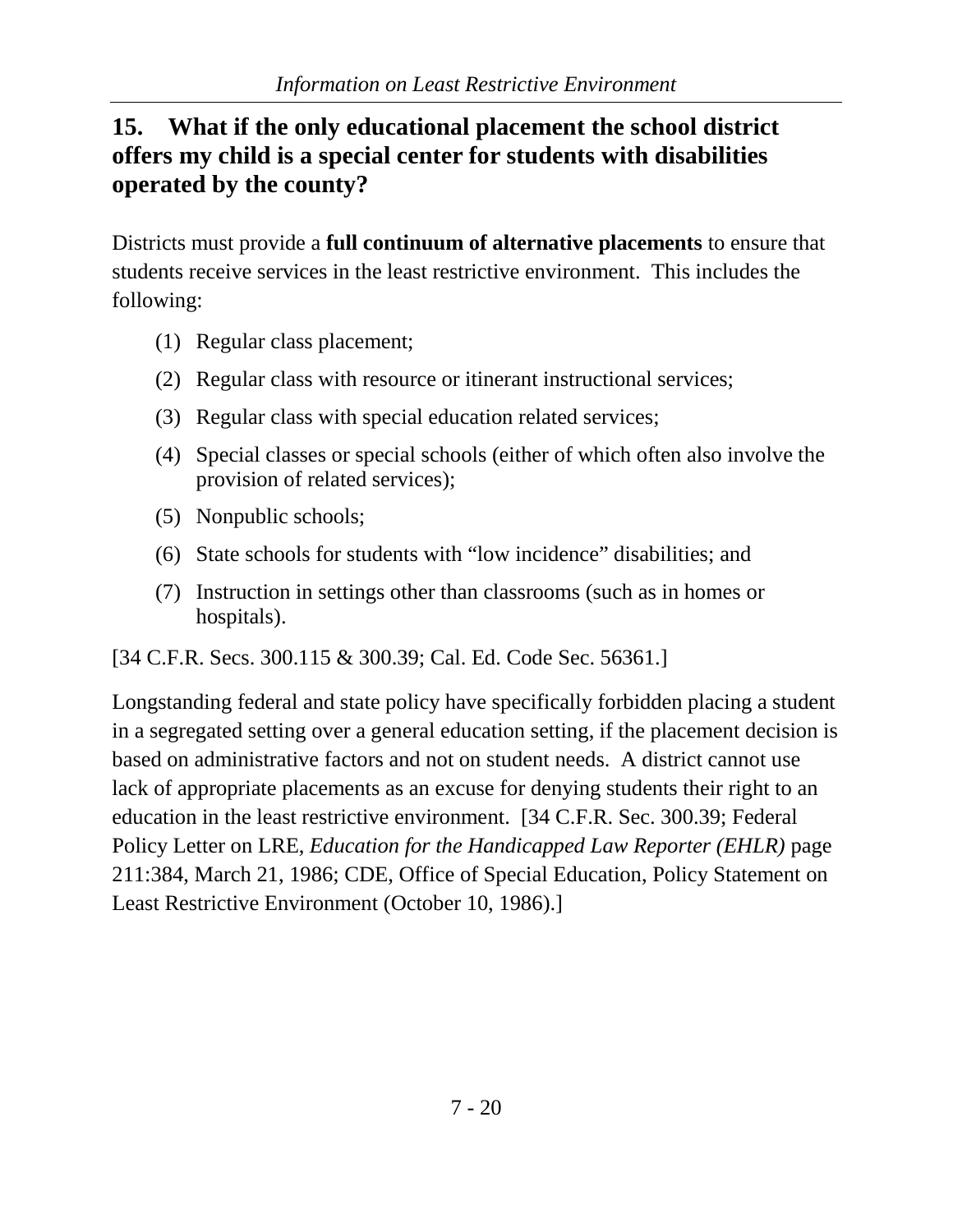#### <span id="page-23-0"></span>**16. Could nondisabled students also benefit from services provided to a student with disabilities in a general education classroom?**

Yes. IDEA specifically allows federal special education funds provided to school districts to be used "for the costs of special education and related services and supplementary aids and services provided in a regular class or other educationrelated setting to a child with a disability in accordance with the IEP of the child, even if one or more nondisabled children benefit from such services." [20 U.S.C. Sec. 1413(a)(4); 34 C.F.R. Sec. 300.208(a)(1).] This means that a district cannot refuse to provide an instructional or behavioral aide or equipment on the grounds that the aide or device may also benefit, or be utilized by, nondisabled students.

# <span id="page-23-1"></span>**17. Can the nature or severity of my child's disability be used to justify a segregated educational setting?**

All students with disabilities have the right to an education in the LRE based on their individual educational needs rather than the label describing their disabling condition. Just because your child is labeled "severely retarded" or "emotionally disturbed" does not mean that contact with nondisabled students would be inappropriate.

According to the *Holland* case, a district must take all reasonable steps (**including provision of supplemental aids and services**) to reduce the burden to the regular education teacher and the other children in the class before removing a student with a disability from the regular education classroom. Federal law now requires that each IEP contain a statement of the program modifications or supports that school personnel will need so a student can be involved and progress in the general curriculum, can participate in extracurricular and nonacademic activities and be educated with nondisabled students. [20 U.S.C. Sec.  $1414(d)(1)(A)(i)(IV);$  34 C.F.R. Sec. 300.320(a)(4).] The court in *Holland* said that merely requiring more attention than most children is not likely to impair the other children's education. [*Holland*, 786 F. Supp. at 879.]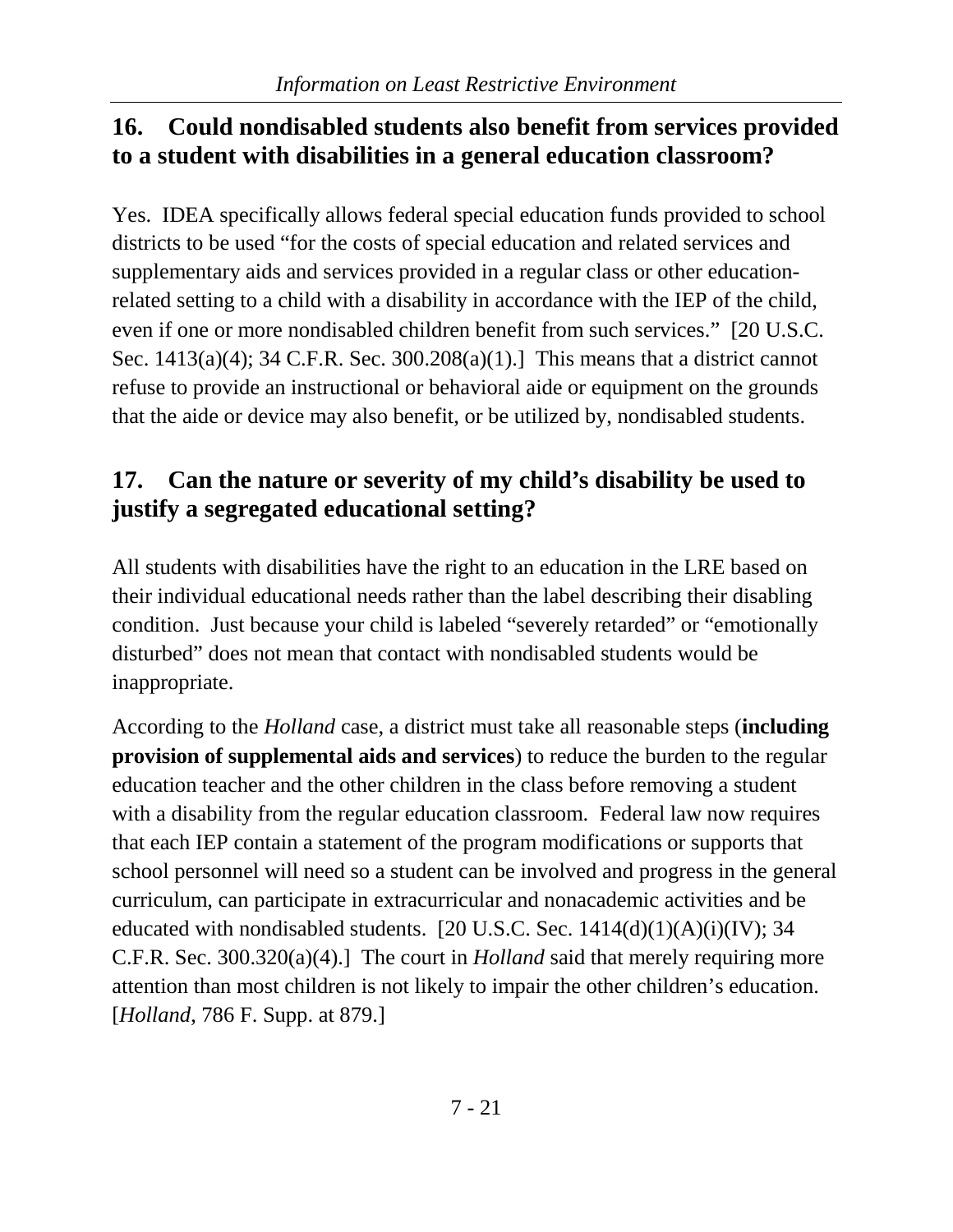The law does recognize that the nature or severity of a student's disability may justify removal of a student from the regular class, particularly when the student disrupts other students. However, **total** removal from the regular education environment may not be warranted. The district should still provide opportunities for interaction with nondisabled peers in extra-curricular or nonacademic settings when appropriate. [34 C.F.R. Sec. 300.117.]

# <span id="page-24-0"></span>**18. Does "LRE" apply to students in public institutions, residential or nonpublic school placements?**

Yes. Even if your child needs to receive services at a state developmental center or hospital, a residential facility or a nonpublic school placement, appropriate opportunities for participation in regular education programs and activities must be made. Again, this determination is based on the student's individual needs as written in her IEP. [34 C.F.R. Sec. 300.118.] Public Charter Schools are required to serve students with disabilities who are attending those schools in the same manner as these students would be served in other public schools. [20 U.S.C. Sec. 1413(a)(5); 34 C.F.R. Sec. 300.209.]

#### <span id="page-24-1"></span>**19. What are the obligations of the regular education staff in providing students with integration, full inclusion and mainstreaming opportunities?**

Special education law requires that the IEP specify the supplementary aids and services necessary to ensure a student's participation in the regular education program. [20 U.S.C. Sec. 1414(d)(1)(A)(i)(IV).]

Such arrangements apply to any class or extracurricular activity in which the student might participate. [34 C.F.R. Secs. 300.117 & 300.320(a)(4)(ii).] For example, science, geography, physical education, art, music and vocational education all qualify for such arrangements. **The IEP is binding on the school district. Therefore, both special and regular education personnel must follow its provisions.**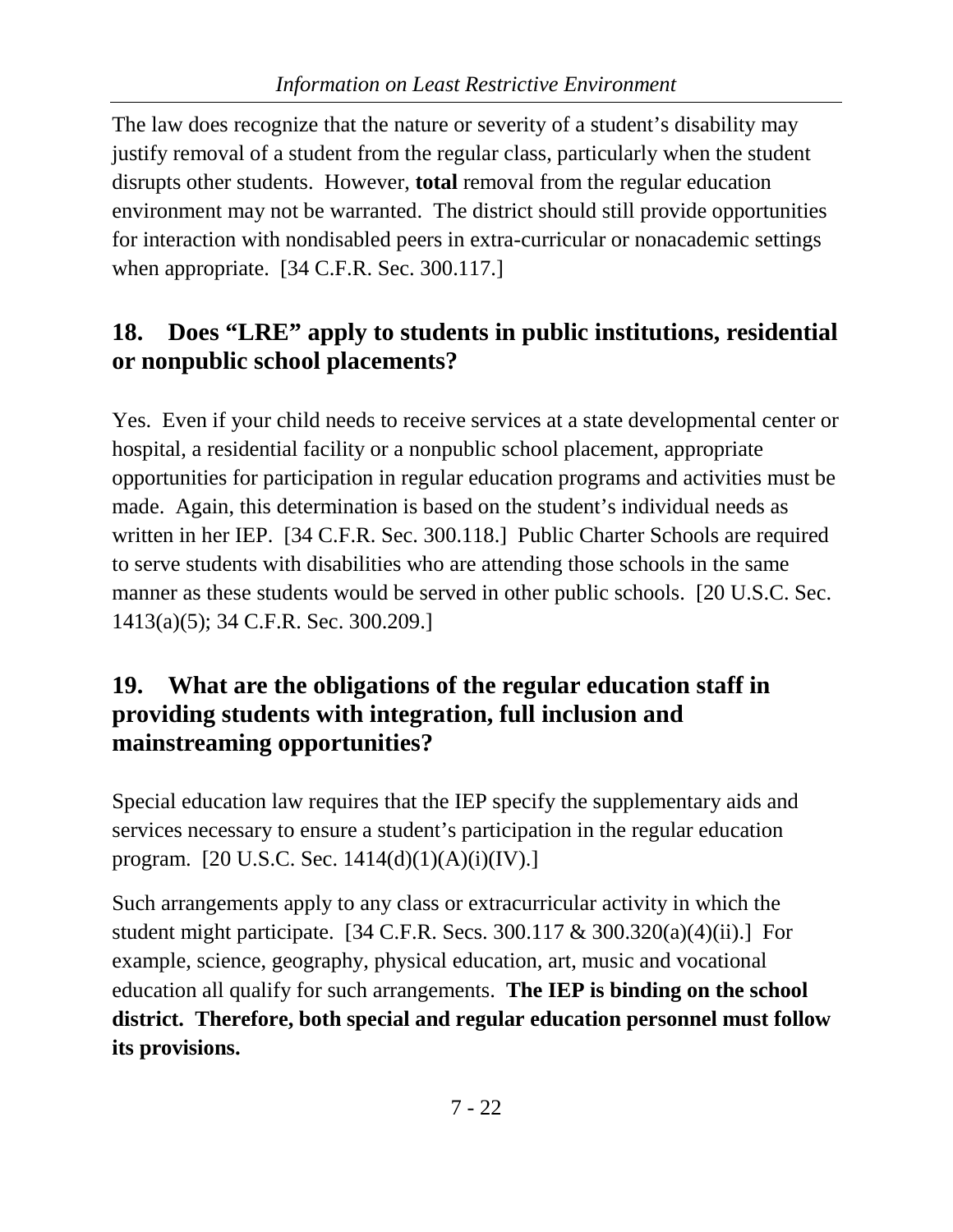In addition, the IEP team must include at least one regular education teacher of the student, if the student is, or may be participating, in general education. [20 U.S.C. Sec. 1414(d)(1)(B)(ii); 34 C.F.R. Sec. 300.321(a)(2).] The regular education teacher must, to the extent appropriate, participate in the development of the IEP, including determination of appropriate positive behavior interventions and strategies, supplementary aids and services, program modifications, and support for school personnel in providing these aids, services and modifications. [20 U.S.C. Sec. 1414(d)(3)(C); 34 C.F.R. Sec. 300.324(a)(3).] The regular education teacher must also participate in the review and any revision of the IEP. [20 U.S.C. Sec. 1414(d)(4)(B).] Also, the district must be represented at every IEP meeting by a school official who is knowledgeable about the general curriculum and about the availability of resources of the district. [20 U.S.C. Sec.  $1414(d)(1)(B)(iv)$ ; 34 C.F.R. Sec. 300.321(a)(4).]

To ensure cooperation between the regular and special education programs, adequate training and support must be made available to the regular education staff regarding the needs of your child. You can urge your child's regular education teacher to help draft the IEP by voicing her needs for modifications and support services. In addition, technical assistance and training in implementation of the LRE requirement, as well as ongoing monitoring, must be available from the State Department of Education to your local school district. [34 C.F.R. Secs. 300.119 & 300.120.] Lastly, each student's IEP must be made available to all of her teachers and other staff responsible for its implementation and each of them must be informed of their specific responsibilities related to implementing the IEP and the specific supports that must be provided for the student. [34 C.F.R. Sec. 300.323(d)(2).]

The CDE and local school districts have general responsibility to ensure that both regular and special education personnel are adequately prepared to provide instruction to special education students. In fact, the law requires that the IEP contain a statement of the "supports for school personnel" to enable them to educate students in the least restrictive environment. [34 C.F.R. Sec. 300.320(a)(4)(iii); Cal. Ed. Code Sec. 56345(a)(4)]. These "supports" can include in-service training to regular and special education teachers who serve special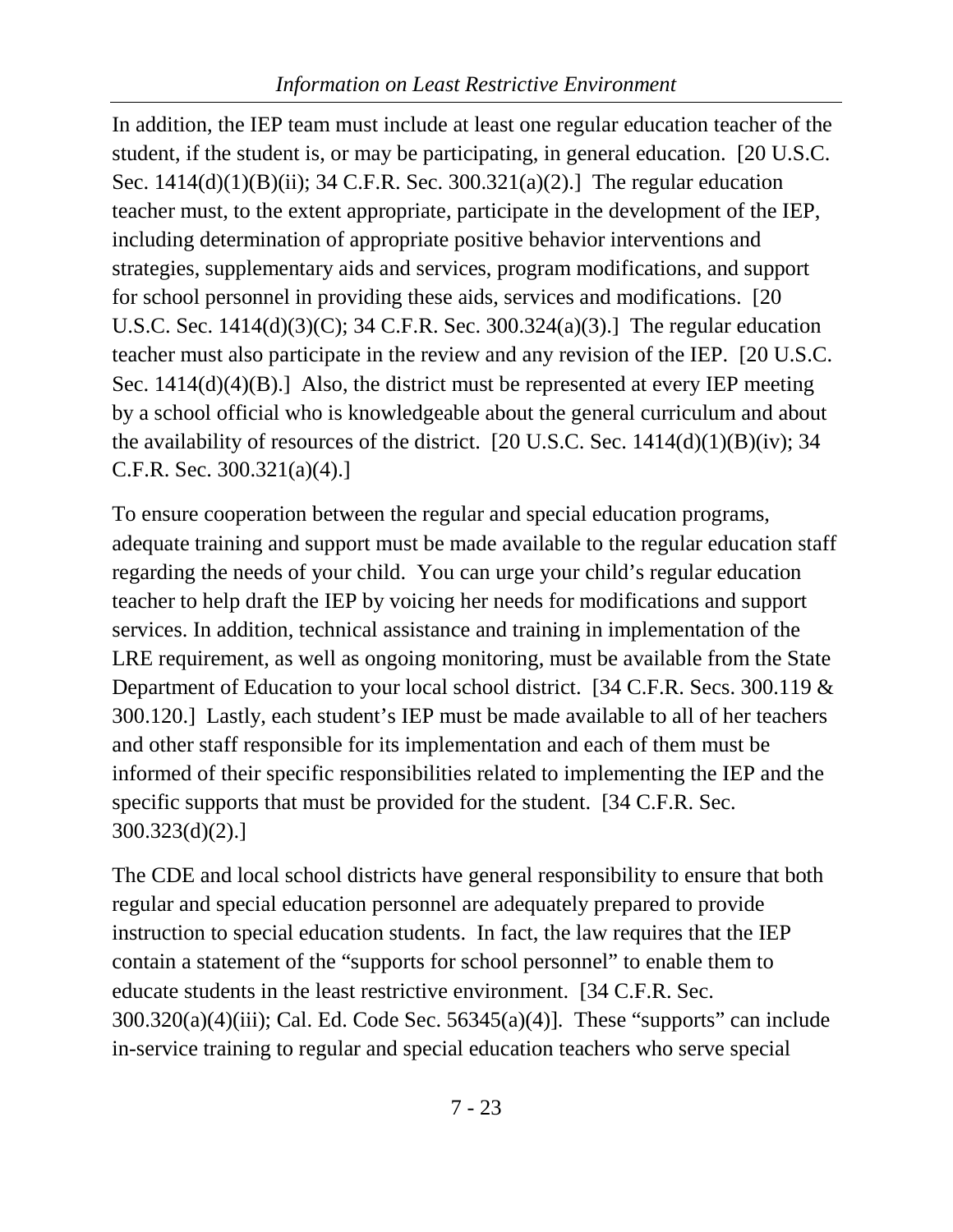education students. This program should include information on the latest educational practices as well as joint training of school personnel and parents. [Cal. Ed. Code Secs. 56001(o), 56240, 56241 & 56243.]

## <span id="page-26-0"></span>**20. What if there is no regular education teacher willing or available to teach my child?**

The lack of adequate personnel or resources does not relieve school districts of their obligation to educate a child in the regular classroom in accordance with a decision by her IEP team or a hearing officer. Placement of a student in a particular regular class based on the competencies of the teacher is permitted. The district has an affirmative responsibility to ensure sufficient numbers of regular education teachers who are qualified (with needed aids and supports) to provide services to students with disabilities in regular educational environments. A district "must not make placement decisions based on [its] needs or available resources, including budgetary considerations and the ability of the public agency to hire and recruit qualified staff." [71 Fed. Reg. 46540, 46587 (Aug. 14, 2006).]

## <span id="page-26-1"></span>**21. If I think my child's right to an education in the least restrictive environment is being denied, what can I do?**

If your child's IEP calls for a specific integrated placement (or specific amounts of integration activities) and the district is not following the IEP, you can file a compliance complaint with the CDE. If the school refuses to put integrated services or activities that you believe are appropriate into the IEP, you can ask for a due process hearing. See Chapter 6, *Information on Due Process/Compliance Procedures*.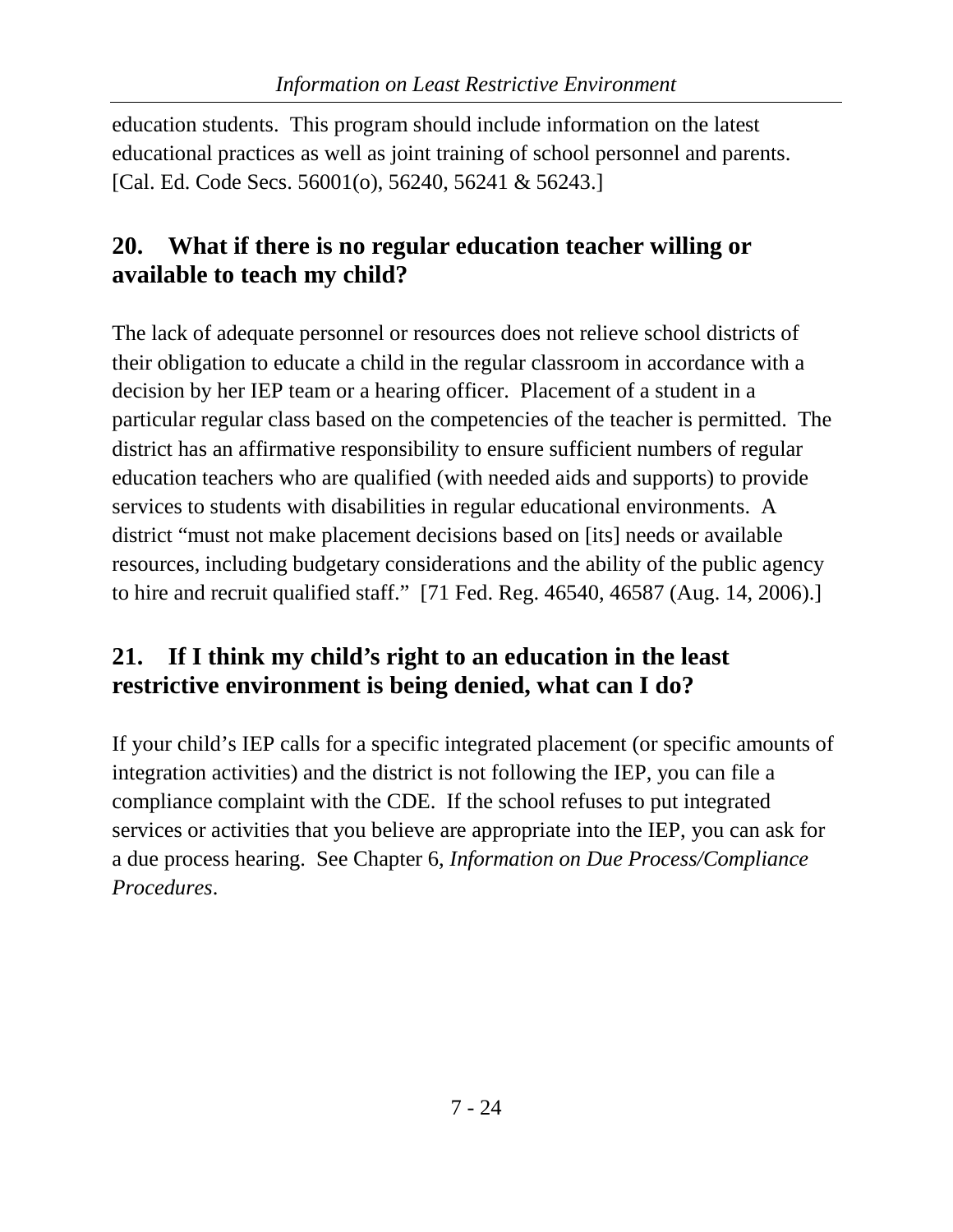#### <span id="page-27-0"></span>**22. How can I ensure that my district has an effective model of integrated services for all students with disabilities?**

You can take several actions. For example, you can contact your **Community Advisory Committee (CAC)**. These state-mandated committees, composed of parents, community members, district staff and public agency personnel, are present in every SELPA. [Cal. Ed. Code Secs. 56190 - 56194.] Ask your CAC how the local special education plan addresses integration, what options are currently available, how the CAC plans to participate in and/or monitor integration planning, etc. The CAC may want to arrange for informational presentations from neighboring districts, parent, or university groups that are involved with parallel integration programs. They might also want to schedule a session with their own administration regarding the development of the local plan.

Some school districts and SELPAs have integration task forces (composed of parents, CAC members, teachers, related service personnel, regular and special education administrators, interested disabled and nondisabled community members, regional center, advocacy group representatives, etc.) who have developed cooperative planning efforts with the goal of effective integration. Parents and teachers also help their district evaluate potential school sites for future integration. Finally, some districts/counties have developed board of education policies on integration, full inclusion and mainstreaming at the request of their CAC and/or school administration. A board policy can be highly effective in developing an integration process.

Integration requires careful planning and structure—not a "dump and pray" approach. A cooperative planning group or task force representing all constituencies is essential. If your district will not cooperate in developing integration services, or refuses to write integration language into your child's IEP, you may use the compliance complaint or due process procedures set up through state and federal law. See Chapter 6, *Information on Due Process /Compliance Procedures*.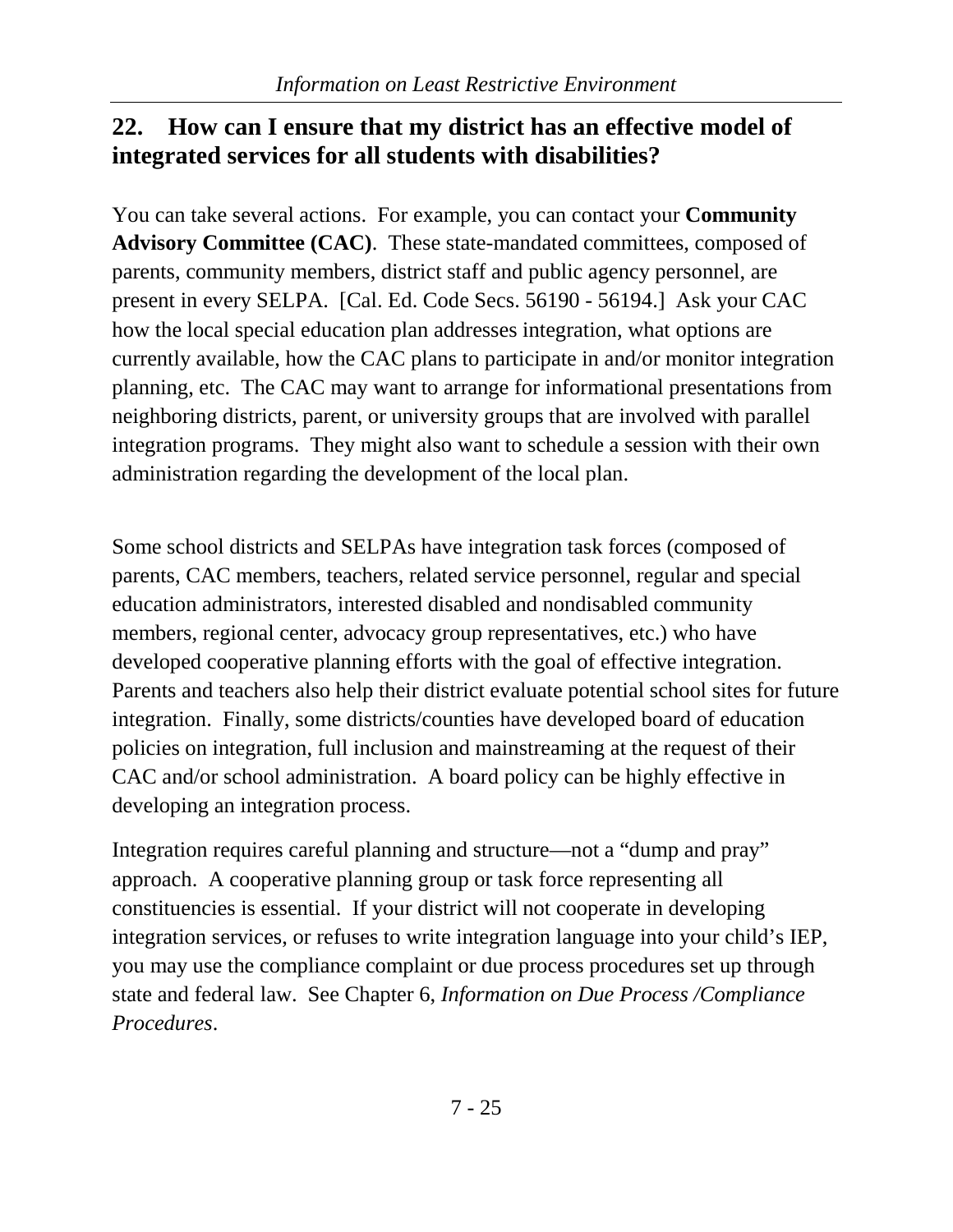#### <span id="page-28-0"></span>**23. What if my school district tells me that my child can only get related services if she attends school on a segregated site?**

The district cannot use location or availability of related services to justify placement on a segregated site. The district is responsible for providing necessary related services appropriate for the individual student in the least restrictive environment. [34 C.F.R. Sec. 300.116.]

# <span id="page-28-1"></span>**24. Is it possible for my child to be in a "resource class" for most of the day and still participate in regular classes?**

Yes. With the approval of the IEP team, a student can be enrolled in the Resource Specialist Program (RSP) for a majority of the school day. If you believe your child could benefit from the regular class environment (or should have the services of a resource teacher more than half of the school day) you should discuss this option with the IEP team just like any other educational service or placement. [Cal. Ed. Code Sec. 56362(e).]

#### <span id="page-28-2"></span>**25. Do the LRE requirements apply to a preschool-age child? If my district does not offer any preschool for children without disabilities, will my child be able to integrate with any nondisabled children?**

Yes. All of the provisions of federal and state special education law apply to students starting at age three, which includes preschool age special education students. Preschoolers also qualify for "a continuum of alternative placements… to meet the needs of children with disabilities...." [34 C.F.R. Secs. 300.115(b)  $\&$ 300.116.] Preschoolers, therefore, may receive instruction in regular classes, special classes, special schools, home instruction, and instruction in hospitals and institutions. [34 C.F.R. Sec. 300.115(b).] The LRE requirement for preschoolers may include placement in a Head Start program or private preschool placement.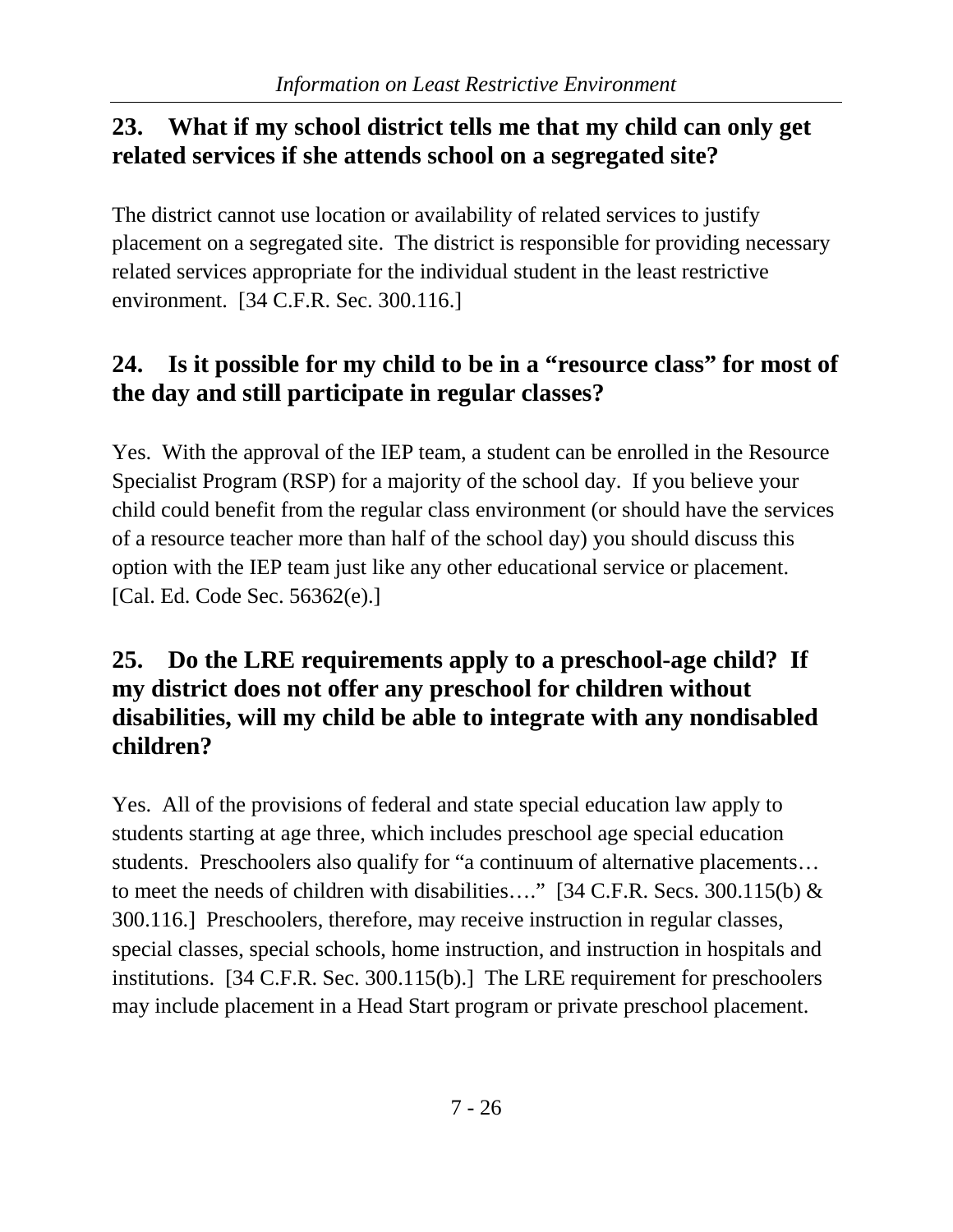If a school district operates general education preschool programs, then the requirements for having a general education teacher at every IEP meeting if the child is or may be participating in the general education program apply. [34 C.F.R. Secs. 300.321, 300.324(a)(3) & (b)(3).] See Chapter 13, *Information on Preschool Education Services.*

### <span id="page-29-0"></span>**26. My child is transitioning out of high school special education and into more adult programming opportunities. Do the LRE requirements also apply to transition-age students?**

Yes. Federal and state law require that placement be provided in the least restrictive environment. [34 C.F.R. Sec. 300.116(a)(2); Cal. Ed. Code Sec. 56342(b)]. For example, "[t]he goal of transition services is planned movement from secondary education to adult life that provides opportunities which maximize economic and social independence in the least restrictive environment . . ." [Cal. Ed. Code Sec. 56460(e).]

## <span id="page-29-1"></span>**27. My child is integrated into the regular classroom during the regular academic year. Should that integrated programming be available during the "extended school year"?**

If "extended school year" (ESY) services are available to regular education students in your school district, and if your child's IEP includes integration in the regular classroom during the regular academic year, those integrated services must be provided during the extended school year. [5 C.C.R. Sec. 3043(h).]

# <span id="page-29-2"></span>**28. What role do parents play in determining the educational placement of their child?**

No. The parent must be part of any group who make a special education placement decision. [20 U.S.C. Sec. 1414(e); 34 C.F.R. sec. 300.327.] In addition, the team — including the parent — that makes placement decisions must be guided